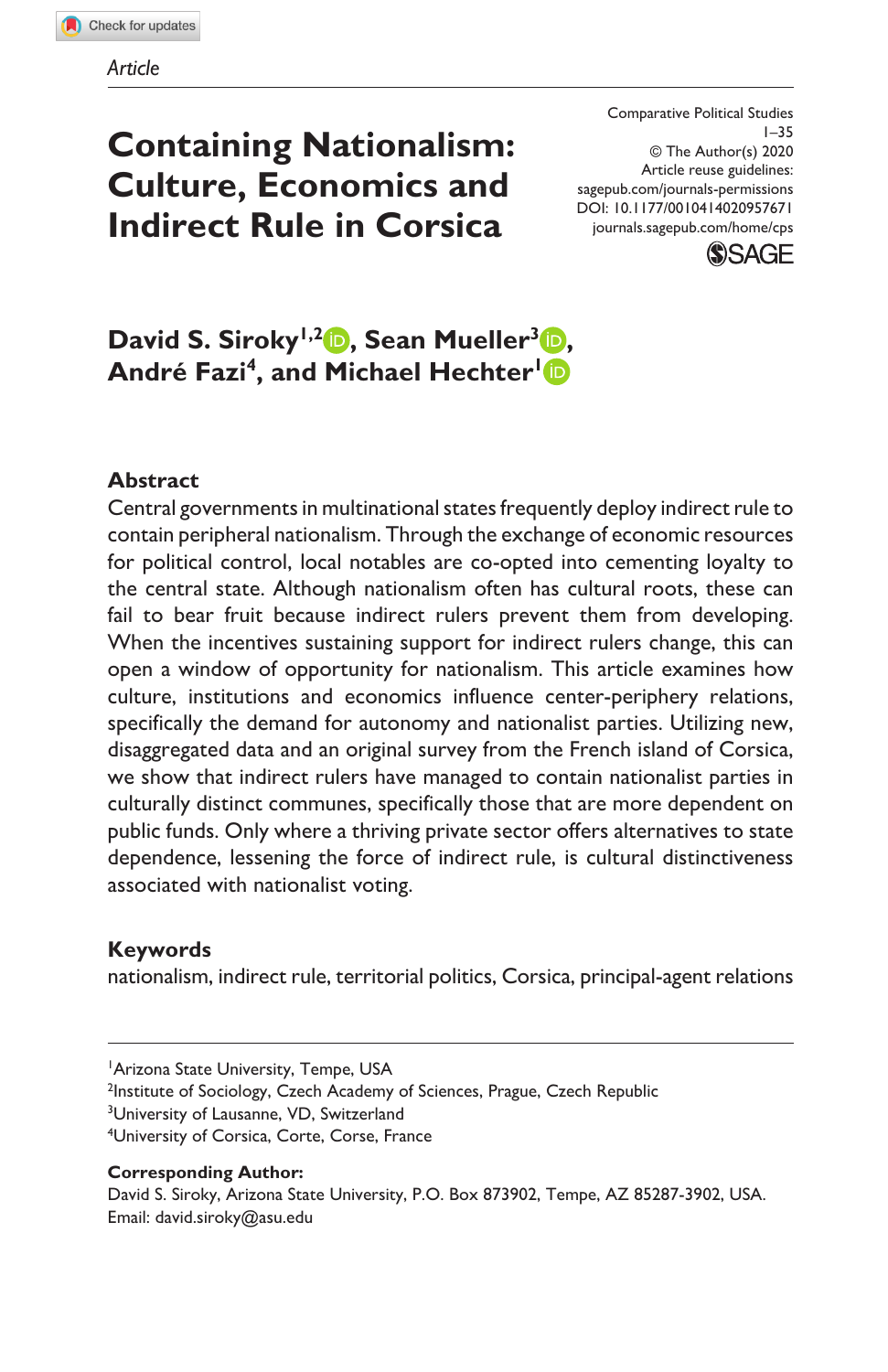Nationalist demands for greater regional autonomy and even outright secession are on the rise (Griffiths, 2017; Roeder, 2018; Sambanis & Milanovic, 2014). Many different explanations have been proposed for this rise, which has occurred in both the developed and developing world. Despite varieties of nationalism, there is a broad consensus that differences in culture—notably, a distinct language and a separate religion—along with legacies of prior statehood (Sorens, 2012) and lost autonomy (Cederman et al. 2015; Siroky & Cuffe, 2015; Germann & Sambanis, 2020) play an important role. Since nationalists aim to make the boundaries of their nation congruent with those of the state (Gellner, 1983; Hechter, 2000), this implies that nationalism ought to be strongest in the most culturally distinctive, "historic" peripheries that "missed their turn" in becoming independent states. Well-known European examples include Catalonia, the Basque Country, Flanders, and Scotland.

A lesser-known case is Corsica—probably because nationalism there has not been notable, at least until recently. In fact, nationalism sometimes fails to emerge just where conventional explanations suggest it should. Corsica has long seemed to constitute such an outlier: the Corsican language is distinct from French,<sup>1</sup> the island has a prior history (albeit brief) of statehood, is at a remove from the capital, and has maintained a strong cultural identity, despite repeated foreign occupations and assimilation efforts.<sup>2</sup> The mainland has also tended to ignore the economic development of the island, making cultural frustration, economic deprivation and the development of peripheral nationalism all the more likely (Fazi, 2014). Moreover, Paris has long resisted concessions to *any* historic minority language, including Alsatian, Breton, Occitan, and Corsican.<sup>3</sup>

Yet despite all these ingredients, modern Corsican nationalism only appeared in the 1970s, and initially received a marginal share of the vote even in regional elections most favorable to nationalism (De la Calle & Fazi, 2010, p. 406).<sup>4</sup> Nationalism has experienced a strong electoral surge since 2008, following the breakdown of the party system and a sharp decline in armed violence, which prompted moderate and radical nationalist lists to merge and garner a significant share of the vote.<sup>5</sup> In the 2010 and 2015 regional elections, their vote share climbed to 35%, and then to a remarkable 56% in 2017 (Fazi, 2018; Supplemental Appendix 1). Between 2004 and 2017, the absolute number of votes cast for nationalist parties more than tripled (from ca. 21,000 to 67,000), and since 2015 the leaders of both the main regional institutions have come from nationalist parties.

While French remains the only official language, nationalists have been the main advocates for the Corsican language. Thus, speaking Corsican in official settings represents a political statement—precisely what was intended when the head of the regional assembly held his inaugural speech in Corsican.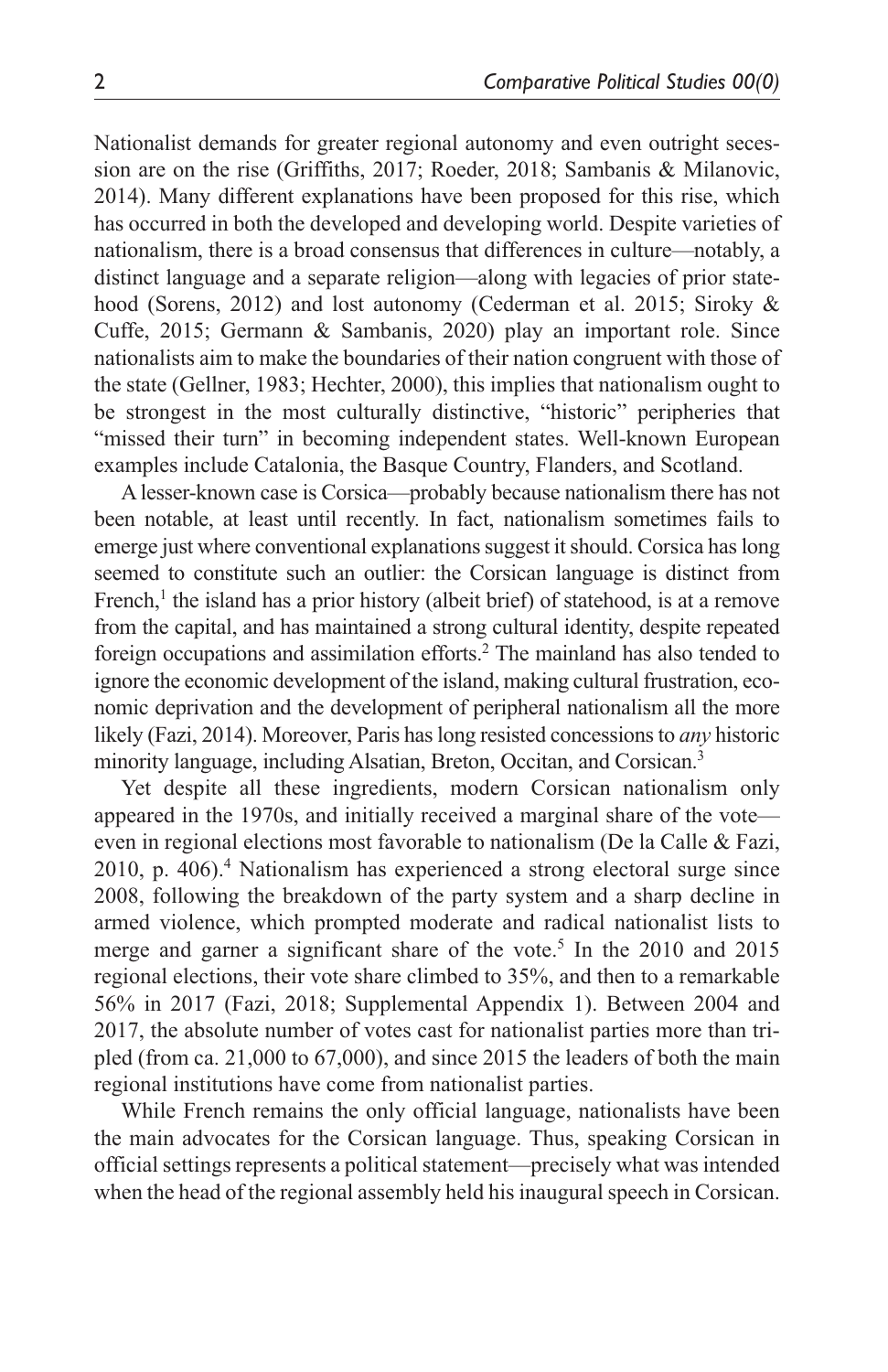

**Figure 1.** Spatial variation (left) and ranked (right) nationalist voting in Corsica by commune, 2015 regional elections (1st round).

Several French politicians called this "unacceptable" and "a danger to the unity of France" (Quinault-Maupoil, 2015).

Not only was the rise of Corsican nationalism late, it was also territorially uneven (see Figure 1). More puzzling still, nationalist parties have often done particularly well in some of the *least* culturally Corsican areas along the coast, whereas some of the traditional communes in the island's rural and mountainous interior have seemed impervious to nationalism (De la Calle & Fazi, 2010). If nationalism really is driven by cultural factors, why have nationalist parties been *least* successful in some of the *most* culturally traditional parts of Corsica? By comparison, nationalist parties in Catalonia, for instance, fare much better in the areas where Catalan is widely spoken (Bartomeus, 2018).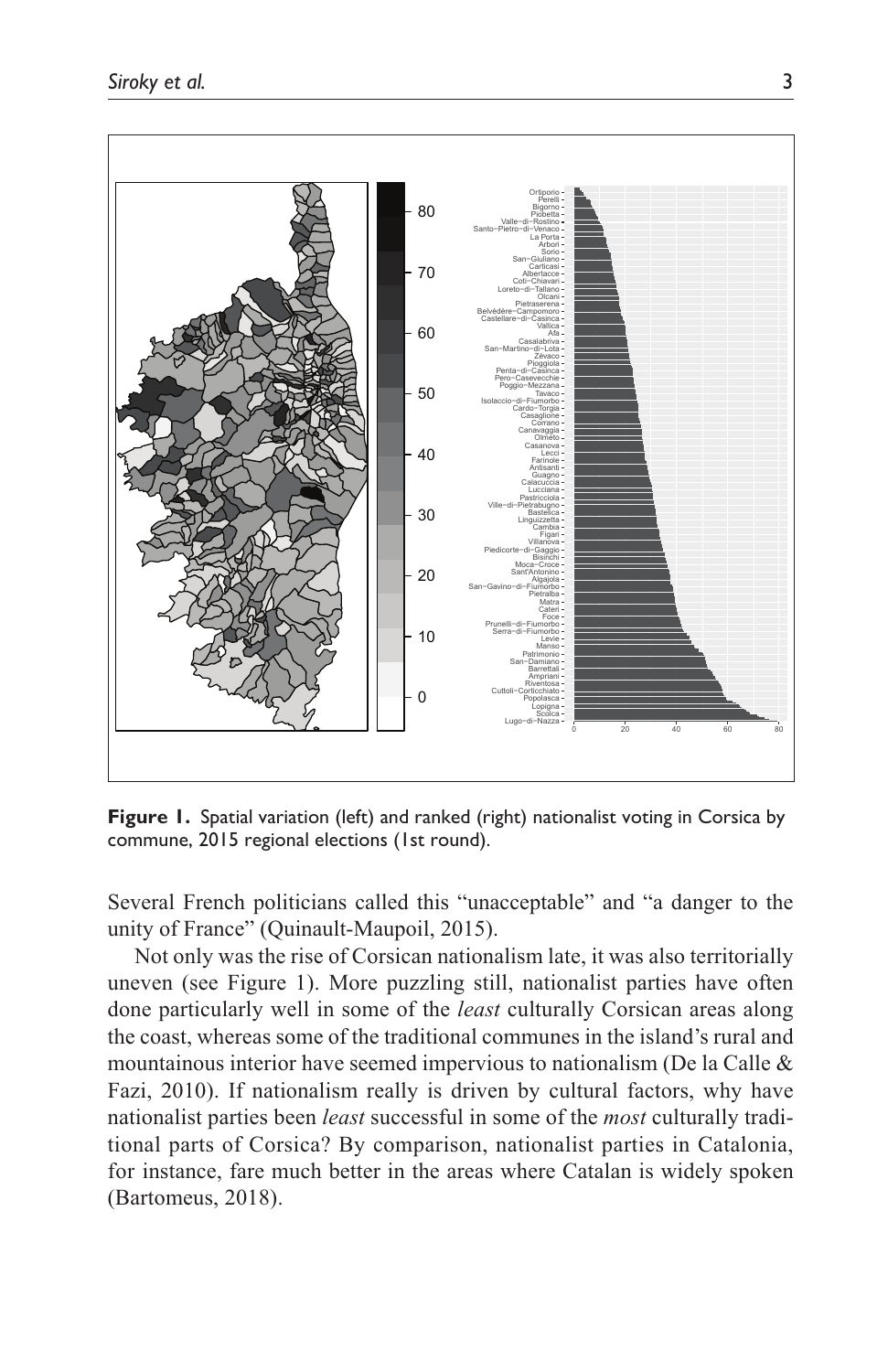The theory we propose and assess in this article makes sense of this (seeming) paradox by focusing on the institution of *indirect rule*, which has been used throughout history by states to govern their culturally diverse populations. We contend that indirect rule moderates the effect of culture on nationalism. Empirically, the analysis shows that there may indeed be a greater demand for regional autonomy in places with culturally distinct electorates, but this demand is only expressed and translated into actual *votes* for nationalist parties (that advocate such autonomy) where indirect rule has been weakened.

Prior research at the individual level has established that native Corsicans, who have a stronger regional identity than those who immigrated from the mainland, are more nationalist in their voting behavior.<sup>6</sup> But the customary link between cultural identity and nationalism is contained by indirect rule, a system in which local notables who profit from the status quo seek to quiet nationalism by persuasion, the purse and other means. Indirect rulers profit economically, since Paris partly delegates the capacity to allocate public funds to them; they benefit socially, since the arrangement invests them with the higher status that proximity and access to the center of power confers; and it serves them politically, since the capacity and resources they receive help keep them in office.

By this logic, Nationalism should be stronger in constituencies with *alternative* sources of revenue beyond the immediate control of the indirect rulers. Tourism has become the number one alternative to state dependency in Corsica: In 2015, it was estimated that tourists spent some 2.5 billion EUR a year on the island, accounting for a third of Corsica's GDP (INSEE, 2015, p. 5). Hence, we expect that in touristically thriving municipalities indirect rulers will be less able to contain the connection between cultural identity and nationalism.

The next section discusses existing theories of nationalist demand and voting in greater depth and explains how they relate to our explanatory framework. Subsequently, we derive specific hypotheses about the factors shaping the demand for autonomy and nationalist voting. Section three tests these hypotheses using new disaggregated data, both quantitative and qualitative, and interprets them within the Corsican context. The last part discusses the implications of this analysis for improving our understanding of peripheral nationalism and the role of indirect rule in potentially containing it.

## **Why (No) Peripheral Nationalism?**

Electoral support for parties demanding further regional autonomy—or even independence—is on the rise in countries as diverse as Belgium, Bosnia, Georgia, Italy, Spain, Switzerland, Ukraine or the UK (Bustikova, 2020;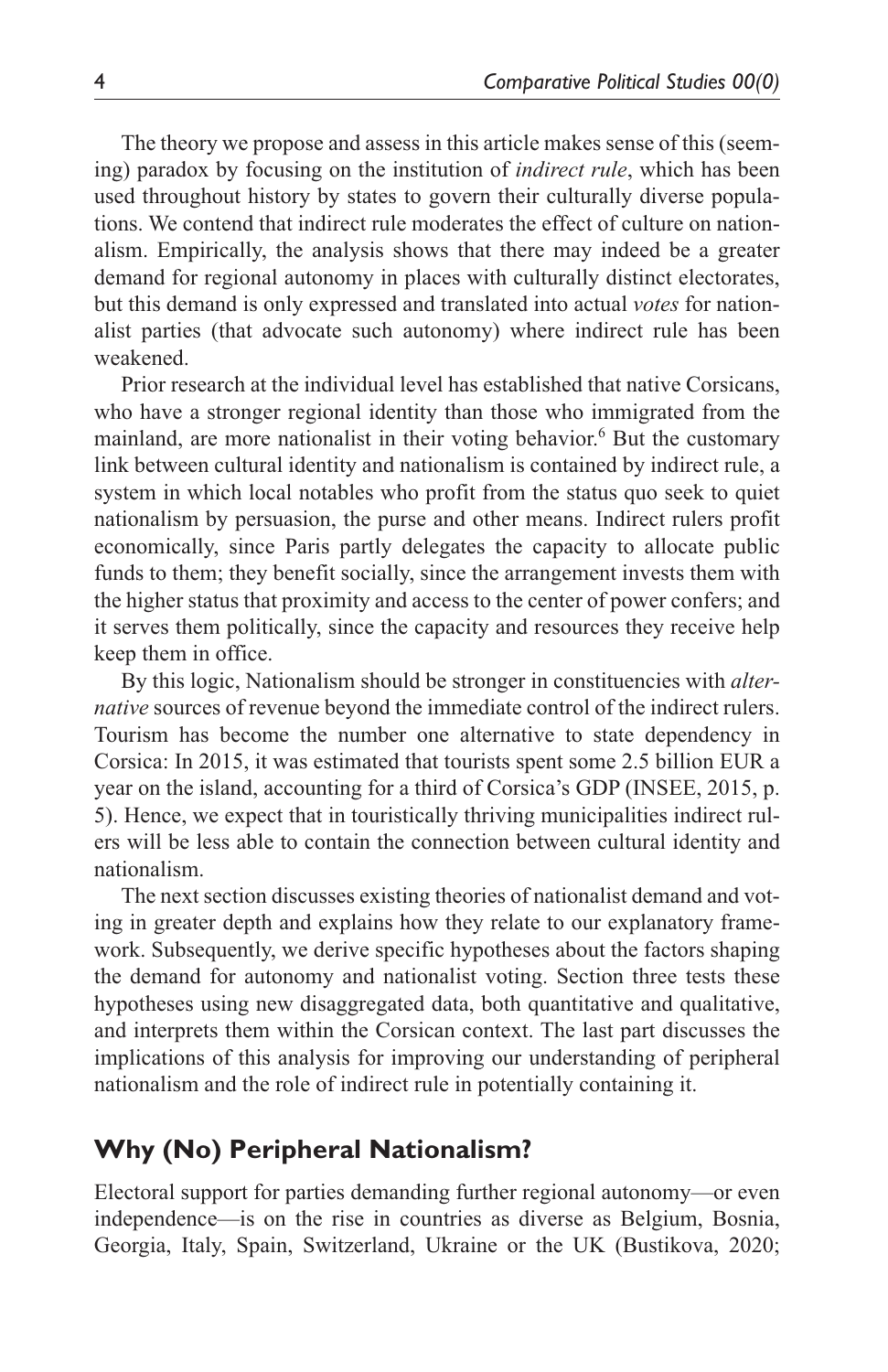Elias & Tronconi, 2011; Hechter, 2000; Jolly, 2015; Keating, 2013; Mazzoleni & Mueller, 2016; Siroky et al., 2017).<sup>7</sup> That said, nationalist party success in European peripheries such as Galicia, Sardinia, Sicily, Cornwall and Wales, has largely been limited (De la Calle, 2015).

Whether subdued or successful, in most peripheral regions, the success of nationalist parties is highly variable at the *local* level. This deserves the careful study of politically relevant sub-regional units. Rather than pitting "separatist" Catalonia versus "non-separatist" Corsica (cf. Lepic, 2017), or providing another macro-level comparison, our objective is to contribute a finer-grained study of peripheral nationalism. We focus on sub-national variation in Corsica, at the same time situating it within a broader empirical and theoretical context.

## *Culture and Economy*

A prominent strand in the literature holds that the *demand* for greater peripheral autonomy and/or outright independence hinges on the strength of a given regional (or "national") identity. The reasoning behind this cultural understanding of peripheral nationalism is intuitive: Individuals and groups for whom a distinct social identity is salient tend to be most interested in wresting autonomy from culturally alien central governments (Hechter, 2013). On this basis, the demand for nationalism ought to increase with the strength of a group's attachment to its national identity (Boylan, 2015; Connor, 1994; Costa-Font & Tremosa-Balcells, 2008; Hagendoorn et al., 2008; Muñoz & Tormos, 2015; Pattie et al., 1999; Smith, 2000). National identity matters, on this account, not only because it generates internalized values that shape individual behavior (Conversi, 2010), but also because it provides symbolic, "objective" structures that guide action, much like more visible material structures (Edles, 1999; Znaniecki, 1919).

Culturalist theories aim to specify the symbolic structures that form the identity of a nation, uniting living and dead into a common historical narrative (Anderson, 1983; Calhoun, 1993, p. 232). For many, a common *language* cements this cultural solidarity (Chandra, 2012; Fearon, 2003; Gellner, 1983; Laitin, 1994, 1998; Milroy, 1987). While far from being the only cultural element that matters, differences in linguistic proficiency are often related to social (im)mobility and thus readiness to mobilize politically (Marquart, 2018, p. 836f.). Moreover, distinct national languages tend to flourish in places where minority groups are territorially concentrated, segregated from individuals of other nationalities, and/or located at the periphery of states. Sorens (2012), for example, presents compelling cross-national evidence that actually speaking a regional language promotes secessionism (cf. Onuch & Hale, 2018, p. 96; Vogt, 2018).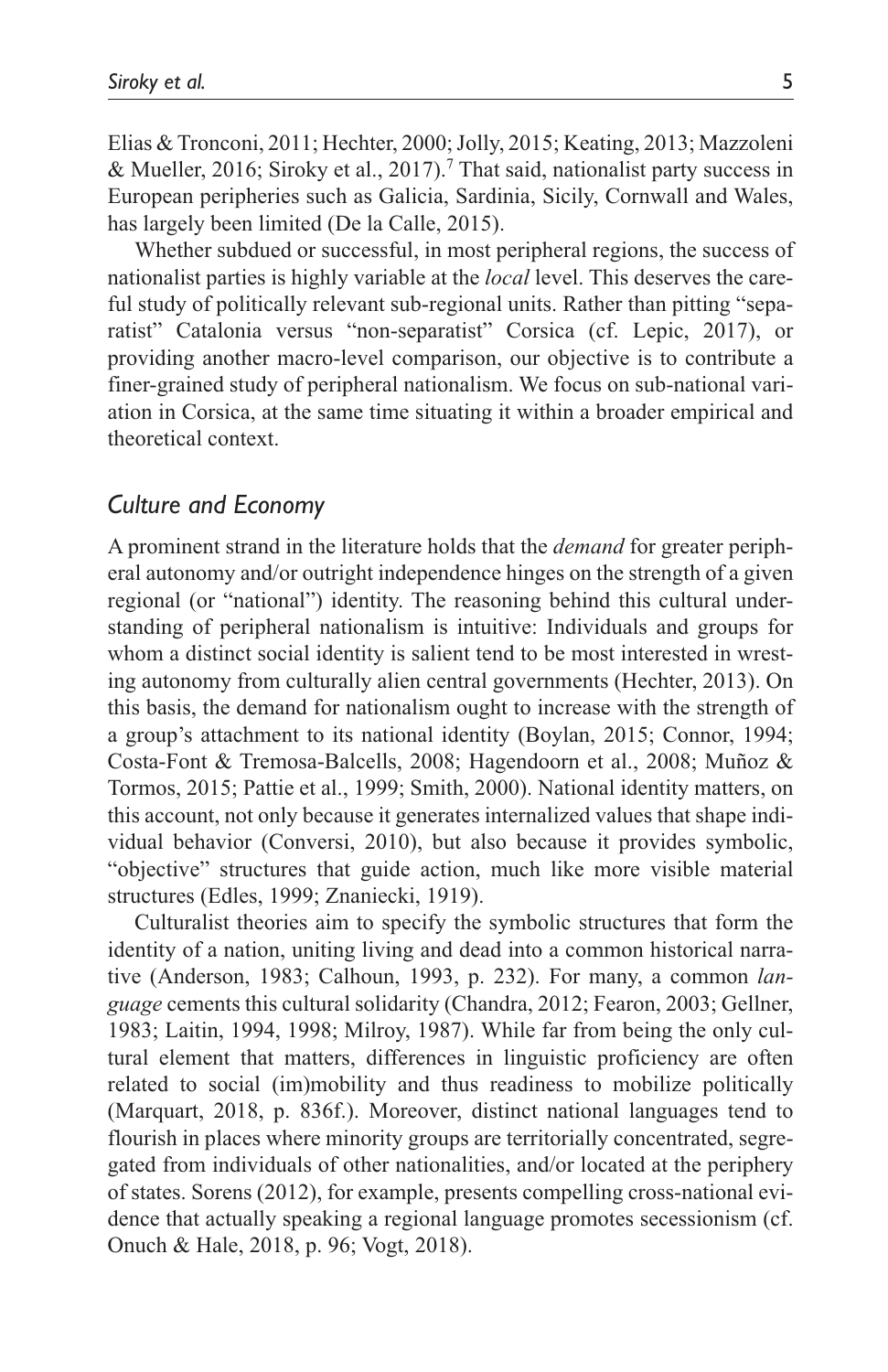Nevertheless, there is often more to the story of nationalism than national identity and language. Whereas the number of people speaking a sub-state language has remained constant or even declined in many places, recent developments in Western Europe have shown that nationalist demands for greater regional self-rule have increased.<sup>8</sup> In France, the proportion of people speaking regional languages such as Corsican, Breton or Alsatian has dramatically declined (Héran et al., 2002, p. 4), but ethno-regionalism in French politics has not disappeared, even though the French language is locally dominant. In some places, notably Corsica, nationalism has even flourished.

Economic factors have also been an important part of the story of nationalism (Bartkus, 1999). Whether nationalist demands are more likely to arise among economically advantaged or disadvantaged regions/individuals (or both) is debatable, however (Milanovic & Sambanis, 2014; Siroky et al., 2013). On the one hand, citizens of relatively richer regions (such as Catalonia or Flanders) might resist subsidizing poorer regions (Dalle Mulle, 2018). Greater regional autonomy becomes synonymous with more sway over regional revenue and less territorial redistribution. On the other, citizens of relatively poorer regions can feel exploited by culturally alien rulers. Then greater regional autonomy becomes synonymous with region-specific investments, sustainable development and eventual wealth (Bolton & Roland, 1997; Hale, 2008; Le Breton & Weber, 2003).

## *Indirect Rule as an Intervening Variable*

Both cultural differences and economic grievances must be articulated, mobilized and channeled by members of the regional elite to become politically salient. Even the most culturally distinct *demos* can be persuaded of the benefits of the status quo by politically skilled local leaders with the right carrots and sticks. *Indirect rule* empowers local leaders to do just that: they obtain a measure of discretion over the distribution of public resources from their central state principals in exchange for ensuring the continual political loyalty of their community (Gerring et al., 2011; Naseemullah & Staniland, 2016).

Indirect rule consists in a central (or an external) power's "cooptation of [local] notables sitting atop relatively rigid hierarchical social systems" (Boone, 2003; Darbon, 1988, p. 124; cf. Doyle, 1986; Gerring et al., 2011; Hechter, 2000; Iyer, 2010; Kocher & Monteiro, 2016; Lawrence, 2013; Souleimanov et al., 2018).<sup>9</sup> This definition highlights the distinctive cultural identity of authorities in a given sub-unit of a state or colony. These authorities may hail from the center of the state/empire, which characterizes direct rule, or from the locality itself, which constitutes indirect rule.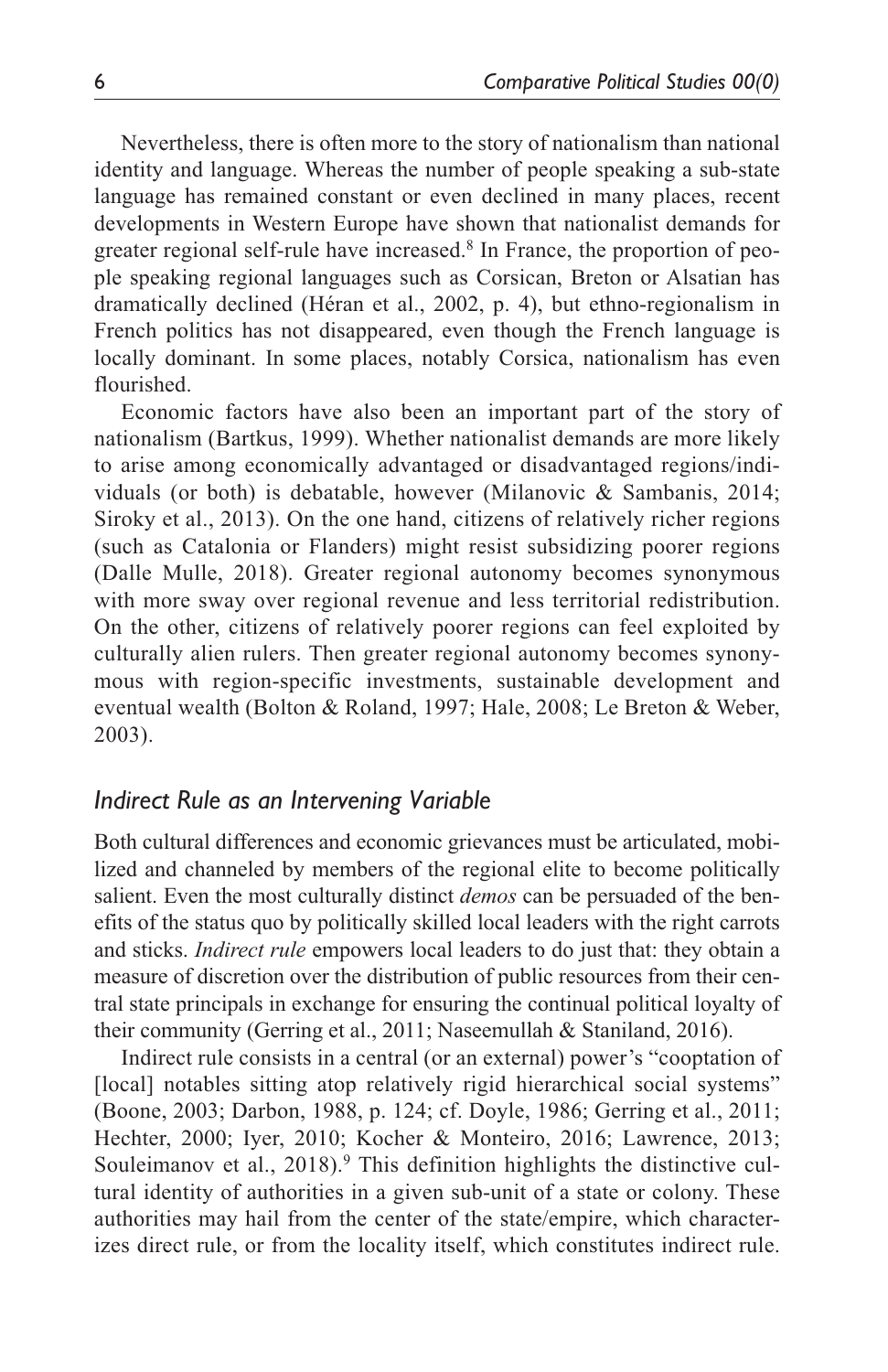The local (native) rulers frequently have a legitimacy advantage over their culturally alien counterparts from the center, which has implications for sub-unit nationalism if the center cannot acquire legitimacy.<sup>10</sup>

A local elite benefitting from indirect rule mediates the distribution of resources from the center to the periphery. This situation has been usefully characterized in the literature as a principal-agent relationship (Jensen & Meckling, 1976): the central government acts as the principal towards its peripheral agents, who in turn deal directly with local subjects and secure their loyalty on the principal's behalf. So long as the system channels resources in a politically suitable (i.e., clientelistic) manner, the demand for autonomy or secession can be contained, *notwithstanding* the culturally alien nature of the central authorities.

In this way, despite the presence of a strong and distinct national identity, indirect rule as a political institution effectively curbs peripheral nationalism. The effectiveness of such a system evidently depends on the degree to which citizens cannot get access to *alternative* sources of revenue beyond the control of the local authorities. Wherever such alternative resources arise, they ought to weaken the indirect rulers' control over voters (Bustikova & Corduneanu-Huci, 2017; Hechter, 1987; Hicken, 2011, p. 290ff). Yet the waning of indirect rule has been largely overlooked in the literature. This is unfortunate, for it potentially portends the rise of nationalism. We argue that when alternative sources of revenue become available, the legitimacy of central rulers and their local agents ought to decline, allowing the demand for autonomy to flourish and creating an opportunity for astute nationalist politicians to gain a foothold.

This leads us to expect a strong positive correlation between cultural identity and nationalism *only in places where such alternative means are present*—thus, where indirect rule is weaker. By contrast, where local officeholders can plausibly argue that *they* alone successfully deliver economic benefits to citizens of their commune—and not their nationalist challengers cultural identity should *not* translate into nationalist success.<sup>11</sup> If true, this conjecture would go some way toward helping to resolve the central paradox motivating our inquiry—why nationalism appears weakest in some of the *most* culturally distinct parts of Corsica.

## **Of** *Corse*

### *Case Selection and Generalizability*

We suggest three main reasons why Corsica is a critical case for theories of nationalism. First, with a history of independent statehood,<sup>12</sup> a distinct regional language, clearly defined borders and distance from the state capital (Paris),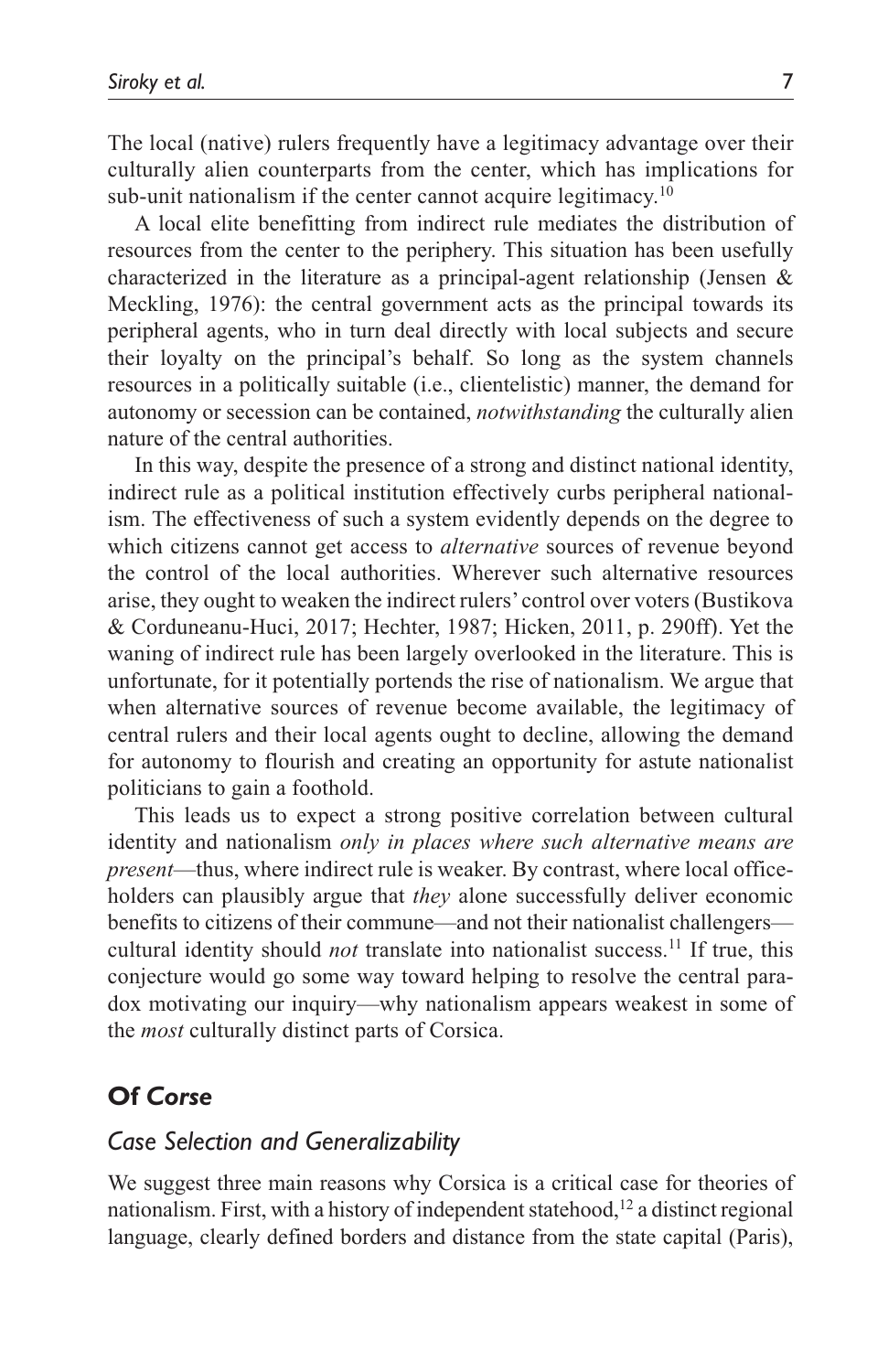Corsica should be a poster child for cultural explanations of regional secessionism. All of these factors are formidable predictors of secessionism (Sorens, 2012, p. 96). That they are not in Corsica indicates that there is more to the story.

Second, the institution of indirect rule in Corsica, as elsewhere, has for years managed to contain nationalism. Many central governments are faced with culturally distinctive, distant and potentially rebellious peripheries. We contend that indirect rule and economic considerations can significantly moderate cultural demands, and we use the Corsican case to illustrate this phenomenon. Indirect rule is a common and often effective means to contain such nationalism (Hechter, 2000) and Corsica has fit this model well. It was economically dependent on Paris, facilitating the exchange of political support (by Corsica for France) for material resources (from Paris to Corsica) such as subsidies, investments, or preferential VAT rates. To the extent that Corsican indirect rulers were financially dependent on Paris, they were induced to discourage nationalist feelings.

Corsican indirect rulers are elected by the people, but traditionally have been beholden to state-wide parties competing along a traditional left-right spectrum, and their leaders combined elected offices in Paris with local mandates (*cumul des mandats*), which ties them to the center through a dual mandate. Thus, indirect rulers maintain a direct or indirect exchange relationship with the center. They are agents of inter-territorial redistribution<sup>13</sup> that buy votes more or less covertly to remain in power, and are traditionally organized on a clan basis (Lenclud, 1988). Since the central government is opposed to peripheral nationalism, all incumbents are induced to oppose nationalist demands for greater fiscal and political autonomy.

Rival political actors and movements—obligated neither to Paris nor to local notables—have challenged this system of indirect rule, however, and undermined its ability to contain nationalism in some parts of the island. Compared to indirect rulers, nationalists offer a broader political vision, one focused on the entire region/island and not on specific localities (Anderson, 1983). Economically, nationalists have a vision that does not rely on central government transfers, but rather on fiscal autonomy and endogenous development. Much like their Scottish, Catalan, Basque and Flemish counterparts, Corsican nationalists emphasize their present and future economic potential as more autonomous or even independent polities (Lecours, 2012). The fact that this system seems to have broken down in just a few decades, though far from evenly across the island, is further grounds to examine the case, since it will provide insights into other cases as well.

The third reason to investigate Corsica is that it illustrates the complex relationship between decentralization, regionalization and nationalism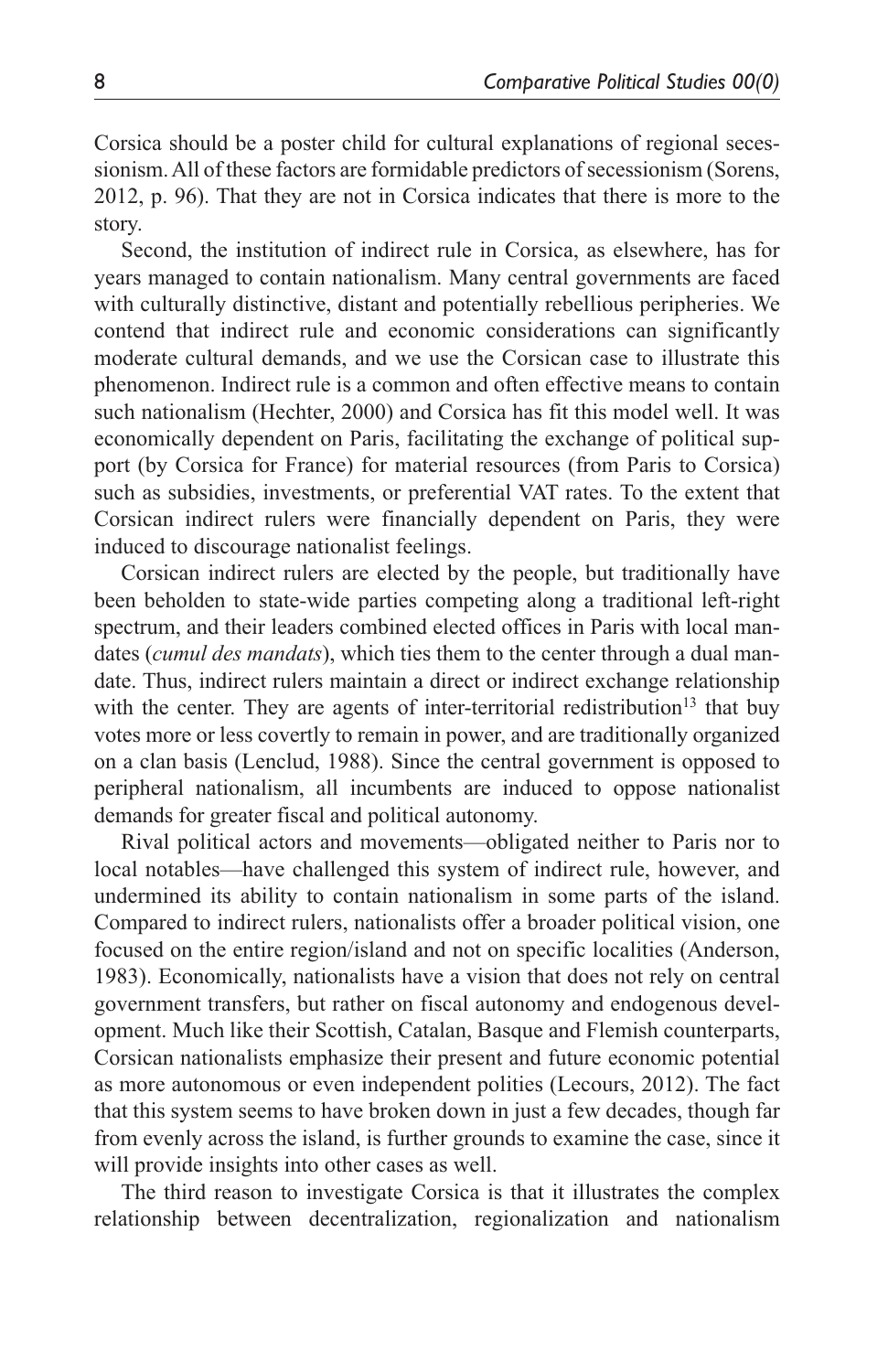(Brancati, 2006; Horowitz, 1985; Lublin, 2012; Massetti & Schakel, 2017). Paradoxically, while decentralization after 1982 strengthened indirect rulers' grip (Briquet, 1997), it also paved the way for their main rivals to regroup, consolidate, gain visibility and eventually dethrone them. The main factor in this process was regional proportional representation, which provided equal opportunities to all parties.

On the one hand, French decentralization allowed local power-holders to manage many financial resources more autonomously than previously.<sup>14</sup> Corsica's long-time indirect rulers no longer had to negotiate as extensively with the central state about the grants they wanted to give to their allies, so their control at the local level grew with decentralization. In touristic and resource-rich communes, by contrast, decentralization enabled rival political groups—especially those connected to the nationalist movement—to acquire more independent resources and ultimately to contend successfully for political power.

On the other, decentralization also carried with it a distinct regionalization dynamic. With the creation of the Corsican Assembly in 1982 elected using proportionality, and the Corsican Executive Council in 199215 appointed by that assembly, a separate party system developed, one that was detached from the formally bipolar system in the rest of France. Regionalization thereby enabled nationalists to insert themselves into official institutions, giving them a highly visible tribune to influence the island's political agenda. As a result, the Corsican case allows us to study the longer-term consequences of decentralization and regionalization.

## *Hypotheses*

We now formulate five specific expectations. Indirect rulers effectively control their own constituents only to the extent that they (a) have more or less exclusive access to the central state's resources and (b) can prevent local alternative sources from being seized by other parties and funneled out of its coffers. If dependence on indirect rulers in a given locality decreases, then their control over voters also diminishes. The emergence of *alternative* sources of revenue—notably those connected to tourism—has not been evenly distributed across the island. Communes with better economic endowments and more tourist opportunities have been increasingly able to utilize these resources as a result of decentralization. Consequently, we expect:

*H1: Nationalist parties gain wherever indirect rulers' control capacity has declined due to the availability of alternative sources of revenue.*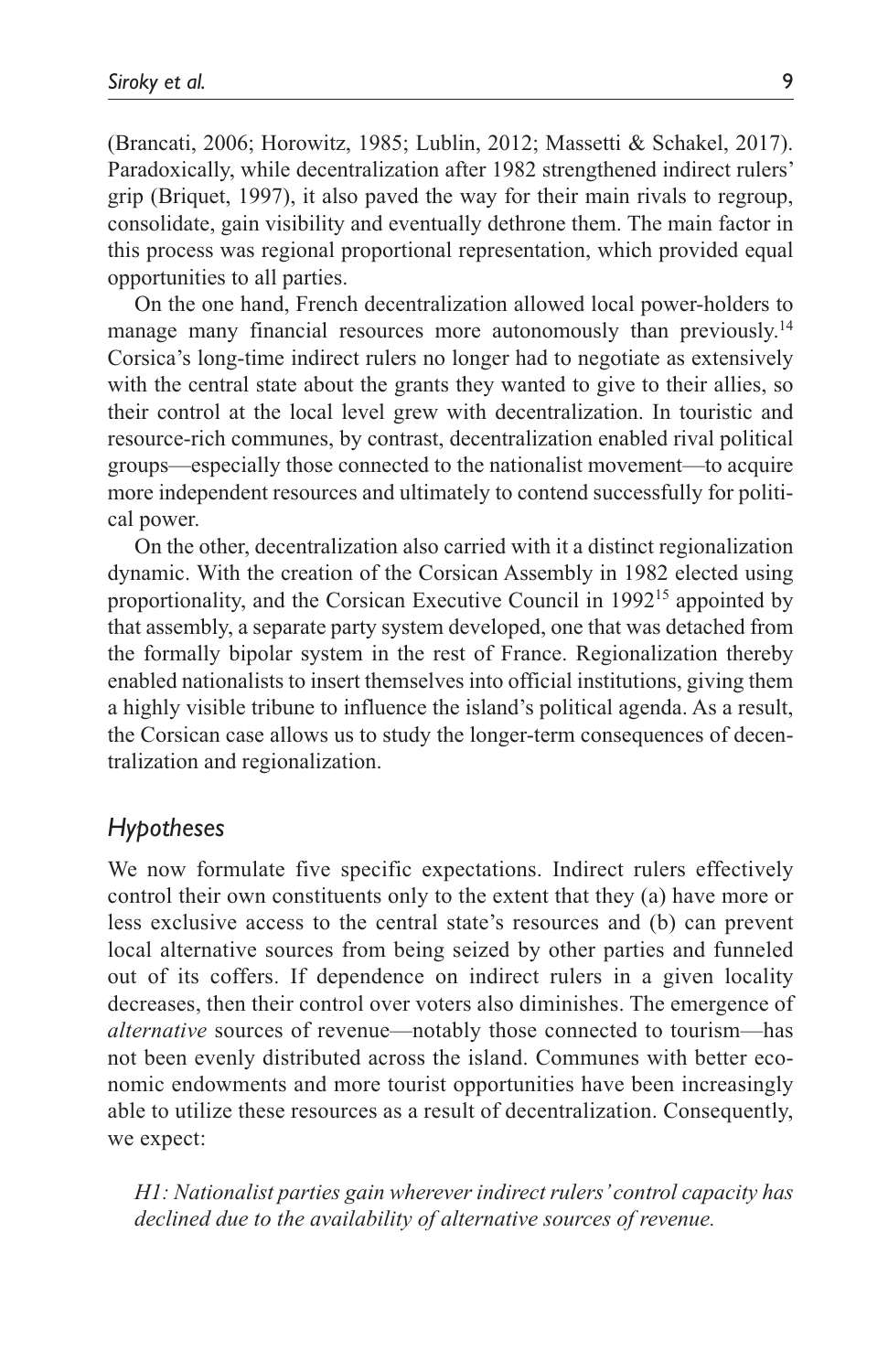Our theory further implies that cultural identity matters for explaining the differential demand for regional autonomy, but that indirect rule moderates this relationship. Thus:

*H2a: In communes* without *indirect rule, the demand for regional autonomy increases with the prevalence of Corsican culture.*

By contrast:

*H2b: In communes* with *indirect rule, the demand for regional autonomy is not associated with the strength of cultural identity.*

Further, we expect that:

*H3: The relationship between indirect rule and low nationalist support holds after accounting for the available level of non-state economic revenues, which is independently associated with greater demand for autonomy.*<sup>16</sup>

And, finally:

*H4: Greater demand for regional autonomy translates into more nationalist voting, but only in communes with weak indirect rule.*

To assess these expectations, we first estimate the direct effect of culture on nationalist party success, without accounting for either economic resources or indirect rule. We then show how introducing these additional factors sheds new light on both the demand for autonomy and nationalist party success. These propositions modify some of the classic cultural explanations for nationalism, and indicate that culture does not influence nationalism *directly*, because political institutions like indirect rule and economic considerations can intervene. Culture influences the success of nationalist parties *indirectly*, however, through its effect on the demand for greater autonomy. This demand for greater regional autonomy and indirect rule interact to shape the differential success of nationalist parties, accounting for disparities in resource endowments across communes and other factors that distinguish them from one another. Where more non-state resources are available to citizens, independent of the center and its agents, culturally strong areas should be much more likely to vote for nationalist parties. In this way, culture still matters in a significant way, but only in communes where key political institutions do not contain its direct effect on nationalism.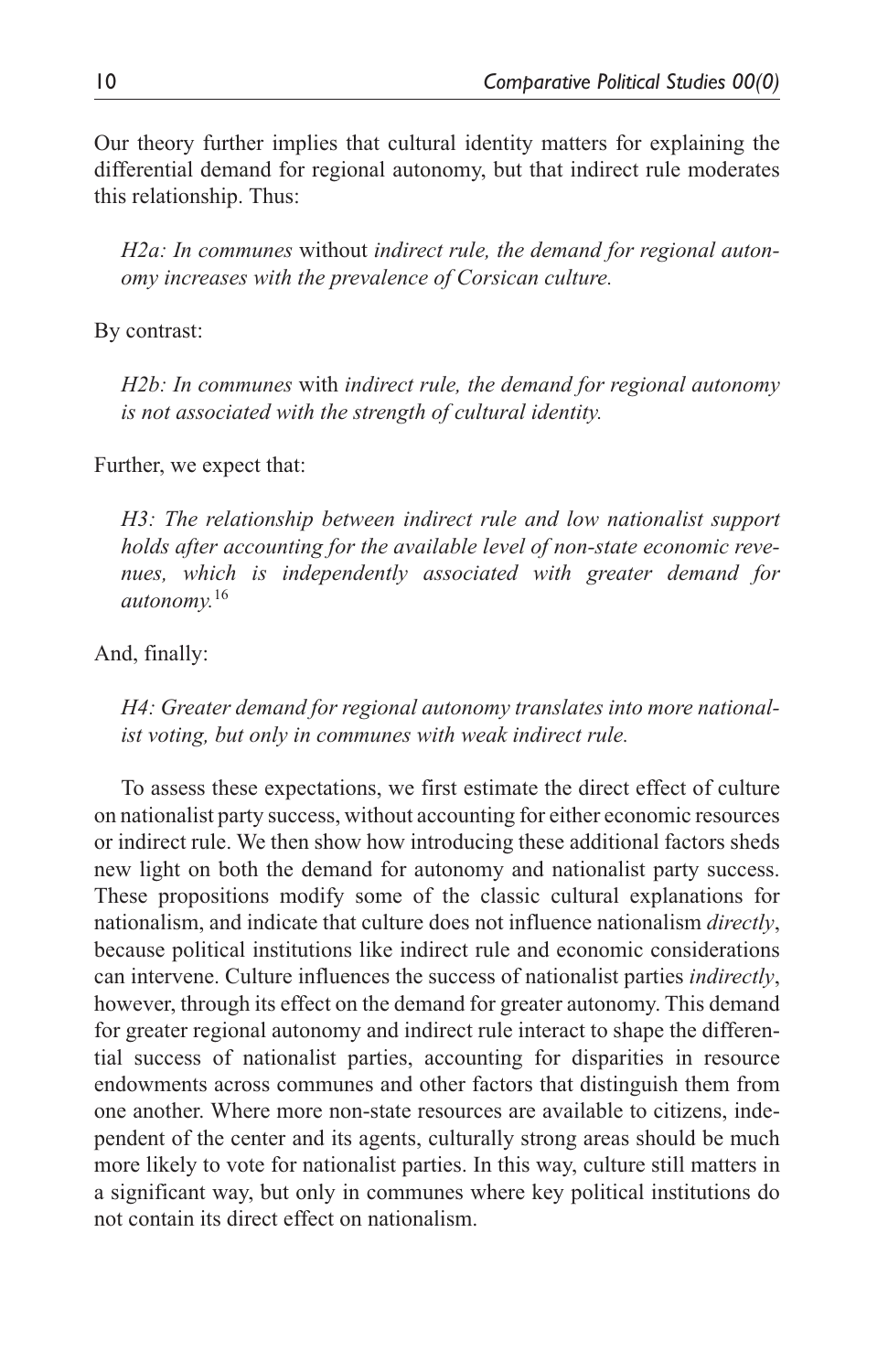## **Quantitative Analysis**

#### *Research Design Considerations*

To assess these propositions as well as rival explanations, we conducted an original survey among 264 locally embedded experts across 105 Corsican communes. We asked about the share of Corsican speakers and the demand for autonomy in their commune, *inter alia*, and then overlaid responses with actual vote shares from the 2015 regional elections, as well as observational data from the census. The survey's purpose was to overcome the serious data limitations that would have made this study otherwise unfeasible.

On the one hand, the French census does not ask any question on *language* spoken. On the other, non-census surveys among voters contain questions on identity and voting, but lack information on residence and thus *local power structures* such as indirect rule. Moreover, since indirect rule is difficult to capture using standard observational data, local experts are much better positioned to assess whether the commune is controlled by local notables and their proxies, and just how their control over voters operates in that commune. For example, sometimes electoral support is purchased via public jobs, project subsidies or other targeted benefits; at other times, voters are coerced to vote; and in yet in still other cases, electoral records are brazenly forged or there is proxy voting.17

For these reasons, we conducted our own expert survey. Although we were unable to acquire responses from all 360 communes, we show in Supplemental Appendix 2 that our sample is statistically representative in the most crucial ways, which allows us to make some general inferences about the whole island. We sampled former and current mayors, councilors, members of the Corsican Assembly, civil servants, journalists, and university researchers. All individuals were selected on the basis of their expertise in local cultural, political and economic affairs, so they could accurately answer questions about conditions in *their* commune. We contacted 322 persons and received responses from 264 (82%). The survey was run online between 21 February and 5 April 2017. Results were then averaged to the communal level when more than one expert for that commune responded.18 From a total of 105 distinct communes:19 one expert replied in 65 communes, between two and five in 35 communes, and more than nine experts in five communes, resulting in an average of 2.5 experts per commune.

In addition to the key survey question about the local demand for more autonomy (**Autonomy Demand**), we also examine a second dependent variable—the actual combined vote share for nationalist parties in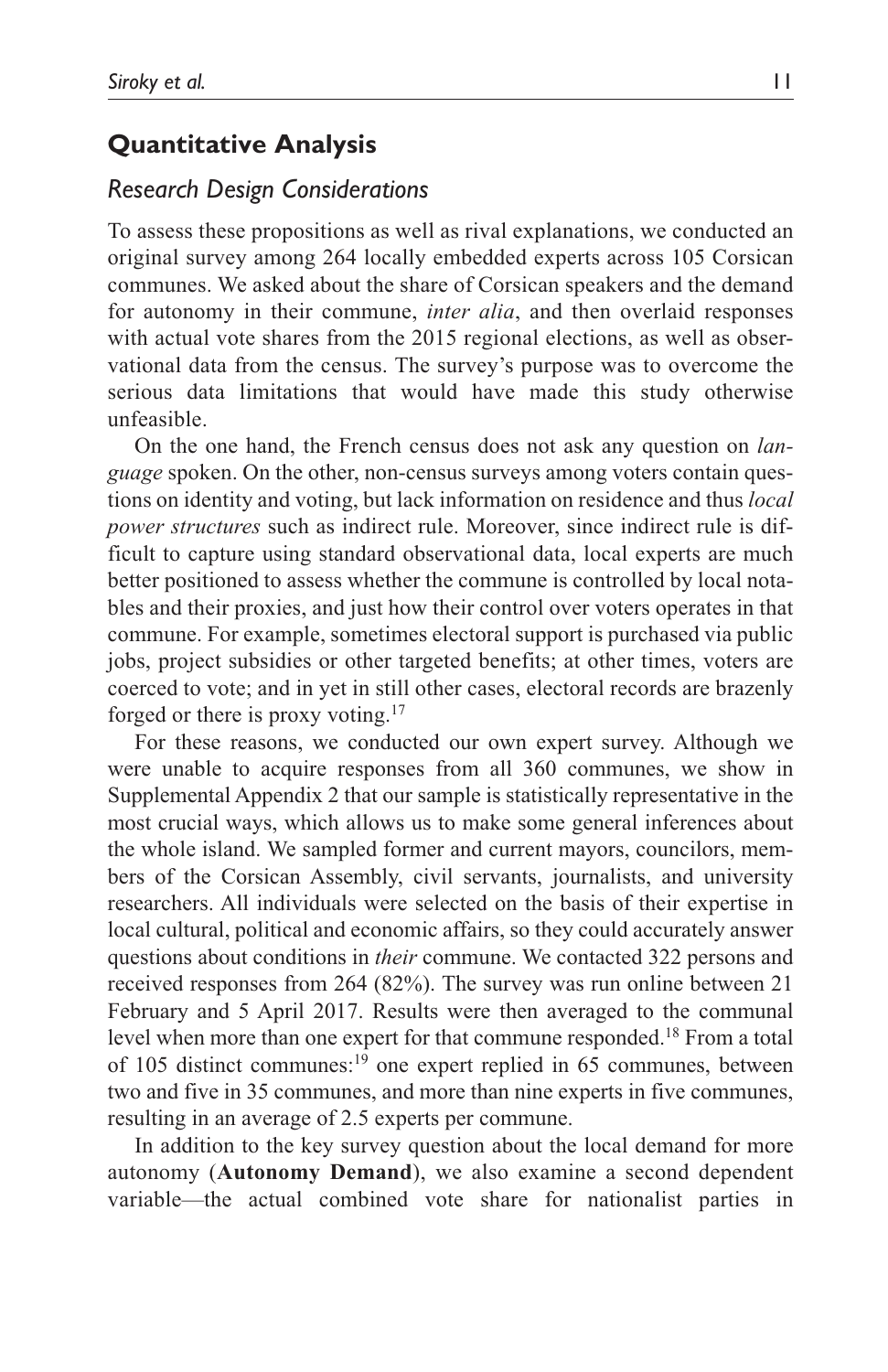that commune (**Nationalist Vote)**. To measure the vote share of nationalist parties in each commune, we rely on the first round of the 2015 regional elections, when nationalists won for the first time ever.<sup>20</sup> Thanks to proportionality, regional elections are more mathematically meaningful (with fewer wasted votes) than would be the case under majority rules (i.e., in French parliamentary elections).

To assess the internal validity of our findings, we further conducted 51 semi-structured interviews with current and former politicians as well as academics, civil servants and activists in Corsican politics. These interviews provide additional insights into the specific mechanisms operating at the communal level.

## *Data and Methodology*

Our survey asked, in French: "How much more autonomy do the inhabitants of your commune want for Corsica?" Answers ranged from (1) "none at all" to (9) "a lot" (**Autonomy Demand**). This is the first dependent variable. The second dependent variable is the success of nationalist parties, measured as the combined vote shares of such parties in the 2015 regional elections (first round) per municipality/commune (**Nationalist Vote**). The range is from 0% to 79% across all communes (Figure 1) and from 2% to 76% in our sample (see Supplemental Appendix 2).

We treat these two dependent variables as related but distinct, and thus estimate a two-stage Seemingly Unrelated Regression Equation model, also known as a SURE or SUR model (Greene, 2012, pp. 330–331). It is a generalization of an OLS model that consists of several regression equations, in this case two, each with its own dependent variable and potentially different sets of independent variables, with the error terms that are correlated across equations. Stage One predicts the demand for regional autonomy (**Autonomy Demand**), using culture, indirect rule, economics and controls, while Stage Two predicts nationalist party success (**Nationalist Vote**) using autonomy demands, culture, indirect rule, economics and controls.

Survey respondents were further asked to assess the strength of *cultural identity* as follows: "How many people can speak Corsican in the commune where you are eligible to vote?" Five answers were possible from (1) "less than 20%" to (5) "more than 80%." We then merged categories 4 and 5 since the number of 5s was very small (**Language**). We also consider a simple binary indicator for communes in which the proportion of Corsican speakers was greater than 40%, without changes to our result (see below).<sup>21</sup>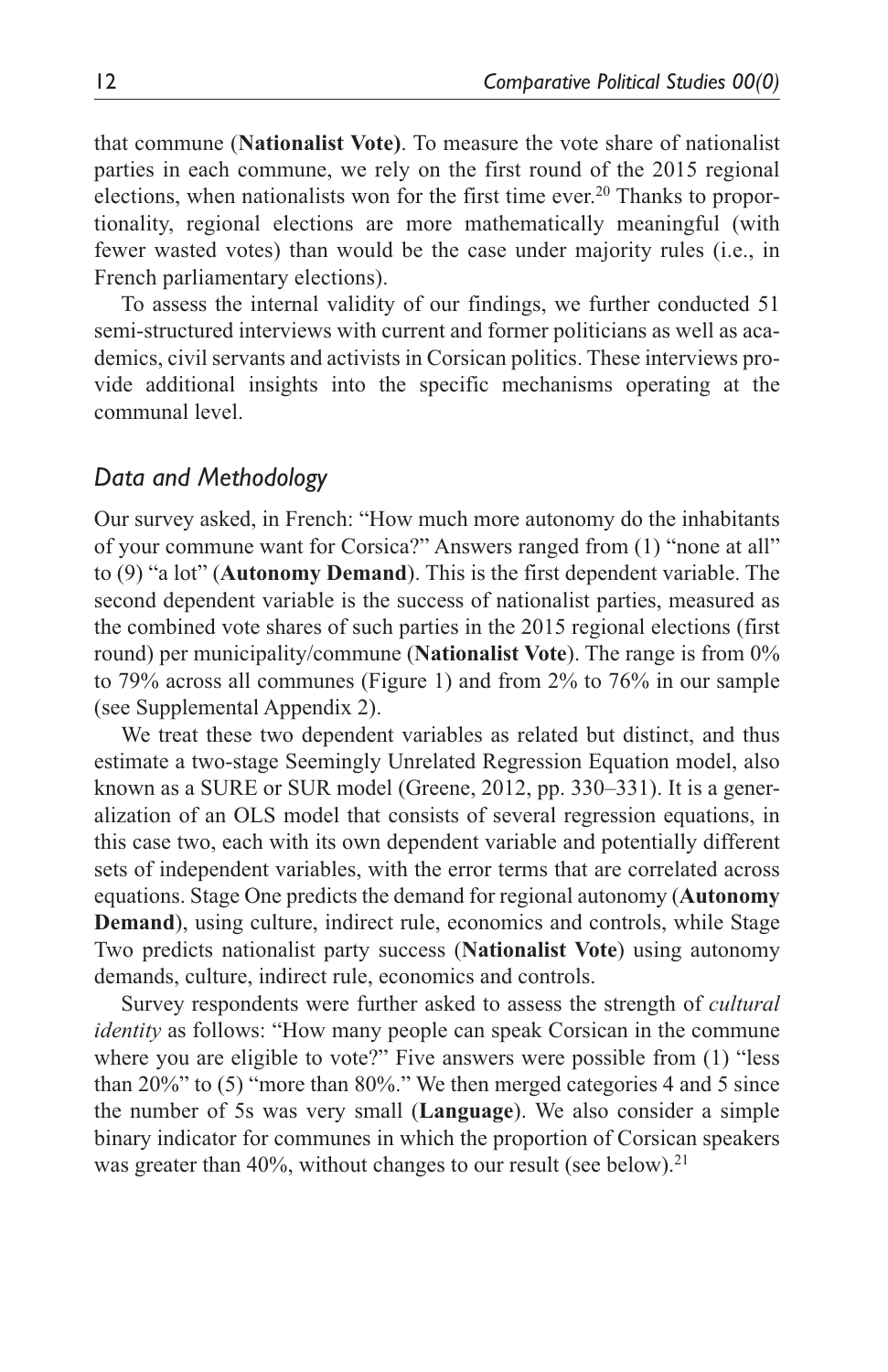To measure *indirect rule*, we asked: "How would you describe the power relations in your commune over the past 30 years?" Four answers were possible: (1) "Frequent turnover in power"; (2) "Domination by the same group of people over the entire period"; (3) "Domination by somebody that came to power during that period"; and (4) "Recent defeat of a well-established group of people." We then recoded the answers into a dummy variable that takes the value 1 if there was "Domination by the same group of people over the entire period" and 0 otherwise (**Indirect Rule**).<sup>22</sup> The importance of *economic revenue* outside the public sector, and hence not directly under the control of the central state and its indirect rulers, is assessed via the importance of tourism revenue. We asked: "To what degree is tourism important for your commune?". Answers were again given on a scale from (0) "not at all" to (9) "very much" (**Tourism**).

We control for several potentially confounding factors. Tourist resources may be correlated with more intergroup contact (especially in the service industry) between Corsicans and outsiders (both mainlanders and seasonal workers from former French colonies). This could generate grievances that drive a demand for greater autonomy and also more nationalist voting. To measure the effect of intergroup contact in the labor market, we asked two questions to create indicators of the Cultural Division of Labor (CDL; Hechter, 1978)<sup>23</sup>: "Do recent newcomers to Corsica more easily find *lowerlevel* jobs than those that have lived here for generations?" (**CDL low**), and "Do recent newcomers to Corsica more easily find *higher-level* jobs than those that have lived here for generations?" (**CDL high**). Answers for both ranged from (0) "not at all" to (4) "yes indeed." We created two indicators for the presence of a low and a high CDL.

Finally, we classified experts as belonging to the Left, Right or Nationalist camp (Party) or none to make sure that our results were not biased by the ideology of those answering. Communes were then classified as either having no nationalist expert  $(N = 60)$ , at least one nationalist and one non-nationalist (17), and only nationalist experts (28). Indicators for unemployment, area, population size, density, age structure and economic sectors were drawn from official census data (INSEE), and we manually created two indicators for coastal localities and those located within one of the two main agglomerations, Ajaccio and Bastia (see Supplemental Appendix 2).

### *Empirical Results*

We begin with descriptive statistics. First, on our two dependent variables, the *vote* share of nationalist parties in the first round of the 2015 regional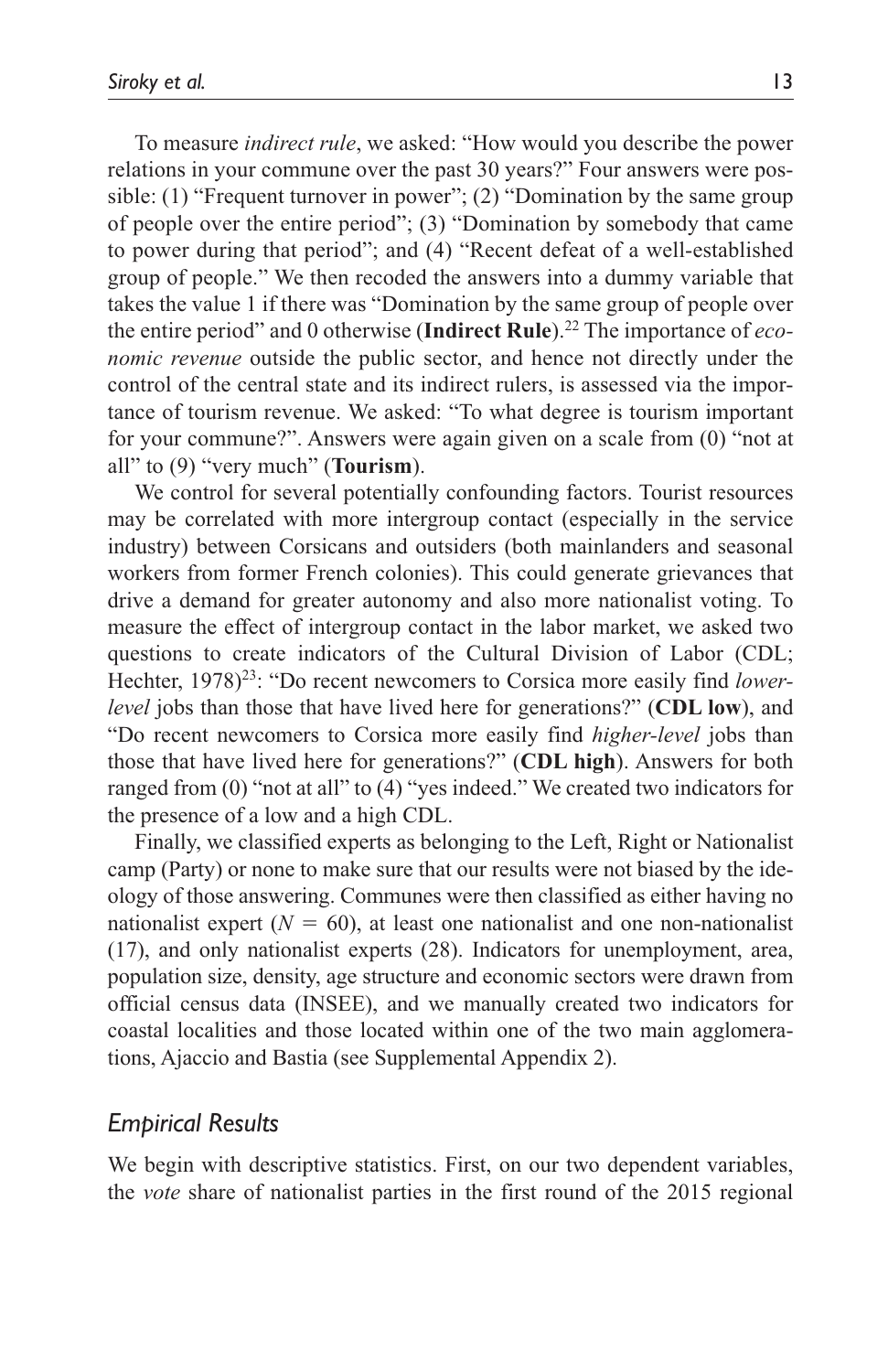elections reaches a mean of 29.3% in our sample of expert communes (Supplemental Appendix 2), and the mean demand for regional *autonomy* per sampled commune is 5 on a scale from 1 to 9. The two variables are moderately correlated (Pearson's  $r = 0.411$ ; Supplemental Appendix 4a). Note that while nationalist experts score the demand for autonomy slightly higher than non-nationalists (mean: 5.4 vs. 4.9; median: 5 for both groups), that difference is not significant. The same is true for language proportions (mean: 2.4 vs. 2.7; median: both 2, on a scale from 1–5). For Indirect Rule too, when coded as a dummy, nationalists are slightly more likely to perceive its absence than non-nationalists (in 57% vs. 53% of the cases), but again the difference is not statistically significant. Language and tourism also correlate moderately ( $r = -0.386$ ; Supplemental Appendix 4b).

Table 1 displays the results of our two-stage SUR model. In Stage One (top of Table 1), we model an interaction between indirect rule and cultural identity to predict the differential demand for regional autonomy across communes. Consistent with our expectation, the interaction of indirect rule and culture is negative, meaning that in communes controlled by indirect rulers, there is *less* demand for regional autonomy, even when Corsican identity is strong. Where indirect rule is absent, there is *more* demand for autonomy among communes with a stronger Corsican identity. Moreover, after accounting for both indirect rule and cultural identity in a commune, we find that greater tourist revenues also positively predict the demand for more autonomy. This suggests that the existence of alternative revenue sources can increase demand for more autonomy. Although positively related to voting for nationalist parties, tourism is not a significant predictor of the vote itself (stage two). It does directly influence the demand for more autonomy (stage one), however, which in turn shapes nationalist voting. These effects are robust to the inclusion of controls, including unemployment, between-group inequality (CDL low and high) and the ideology (Left/Right vs. Nationalist) of experts surveyed.24

In Stage Two (lower part of Table 1), we change the demand for more autonomy from a dependent variable into an independent variable in order to explain the success of nationalist parties. We interact the demand for autonomy with indirect rule, accounting for the strength of cultural identity and economic resources. The interaction between the demand for autonomy and indirect rule negatively predicts the nationalist vote, meaning that greater demand for autonomy translates into nationalist voting mainly where indirect rule is absent or weak.25

To assess the substantive size of these findings, we present three marginal effect plots. Figure 2 (left) shows how, in communes under the control of indirect rulers ("1"), an increase in Corsican speakers ("Culture") has no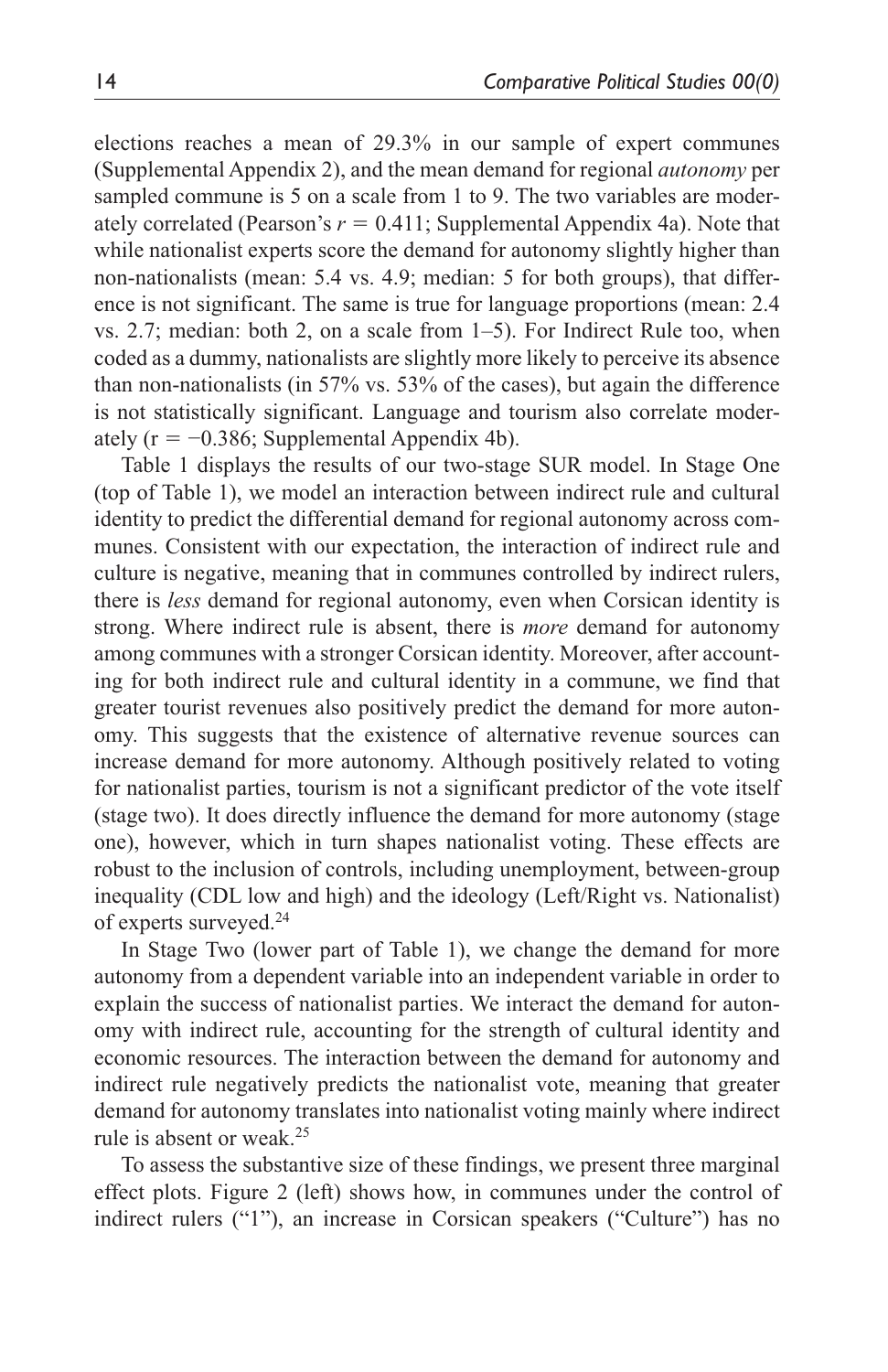|                                                  | Model I                            | Model 2                       | Model 3                       |
|--------------------------------------------------|------------------------------------|-------------------------------|-------------------------------|
|                                                  | <b>Stage one: Autonomy demand</b>  |                               |                               |
| Constant                                         | 4.115 $(0.610)$ ***                | $2.468(0.866)$ **             | 3.345 $(1.133)$ **            |
| Language                                         | $0.384(0.186)*$                    | $0.956(0.284)$ **             | $0.853$ $(0.315)$ **          |
| Indirect rule                                    | $-0.455(0.332)$                    | 2.120 (1.040)*                | $2.225$ (1.349) <sup>+</sup>  |
| Tourism                                          | $0.468(0.178)$ *                   | $0.492(0.173)$ **             | $0.471(0.188)*$               |
| Language $\times$ Indirect<br>rule               |                                    | $-0.882(0.339)*$              | $-0.853(0.368)*$              |
| Expert(s) from<br>nationalist party/-ies         |                                    |                               | 0.050(0.192)                  |
| CDL low                                          |                                    |                               | $-0.782(0.341)$               |
| CDL high                                         |                                    |                               | 0.196(0.395)                  |
| % Unemployed                                     |                                    |                               | $-0.043(0.053)$               |
| R <sup>2</sup>                                   | 0.104                              | 0.164                         | 0.212                         |
| Adj. $R^2$                                       | 0.075                              | 0.129                         | 0.132                         |
| N                                                | 98                                 | 98                            | 88                            |
|                                                  | <b>Stage two: Nationalist vote</b> |                               |                               |
| Constant                                         | $16.390(6.183)$ **                 | 6.821(7.851)                  | 4.329 (10.215)                |
| Autonomy demand                                  | 3.418 $(0.858)$ **                 | 5.401 (1.330)***              | 5.292 (1.410)***              |
| Language                                         | 0.137(1.580)                       | $-0.248$ (1.572)              | $-0.138(1.731)$               |
| Indirect rule                                    | $-6.419(2.790)$ *                  | 10.838(9.341)                 | 9.082 (10.201)                |
| Tourism                                          | 0.209(1.537)                       | 0.728(1.538)                  | 1.418(1.703)                  |
| <b>Autonomy Demand</b><br>$\times$ Indirect rule |                                    | $-3.346$ (1.731) <sup>+</sup> | $-3.106$ (1.856) <sup>+</sup> |
| Expert(s) from<br>nationalist party/-ies         |                                    |                               | 2.149 (1.653)                 |
| CDL low                                          |                                    |                               | 4.187 (3.027)                 |
| CDL high                                         |                                    |                               | 2.152(3.401)                  |
| % Unemployed                                     |                                    |                               | $-0.237(0.455)$               |
| R <sup>2</sup>                                   | 0.225                              | 0.255                         | 0.290                         |
| Adj. $R^2$                                       | 0.191                              | 0.215                         | 0.208                         |
| N                                                | 98                                 | 98                            | 88                            |

#### **Table 1.** SUR Model Results.

Unstandardized coefficients with standard errors in brackets,  $\phi$  < .1. \* $p$  < .05. \*\* $p$  < .01. \*\*\* $p$  < .001.

effect on autonomy demands. By contrast, when indirect rule is weak or absent ("0"), there is greater demand in communes with more Corsican speakers. Hence, to understand the impact of culture on the demand for more autonomy, one needs to take into account the intervening effect of local political institutions, in this case the traditional ruling elite that operate as indirect rulers of the island.26

The right-hand graph in Figure 2 shows the effect of tourism on the demand for autonomy, controlling for the strength of cultural identity and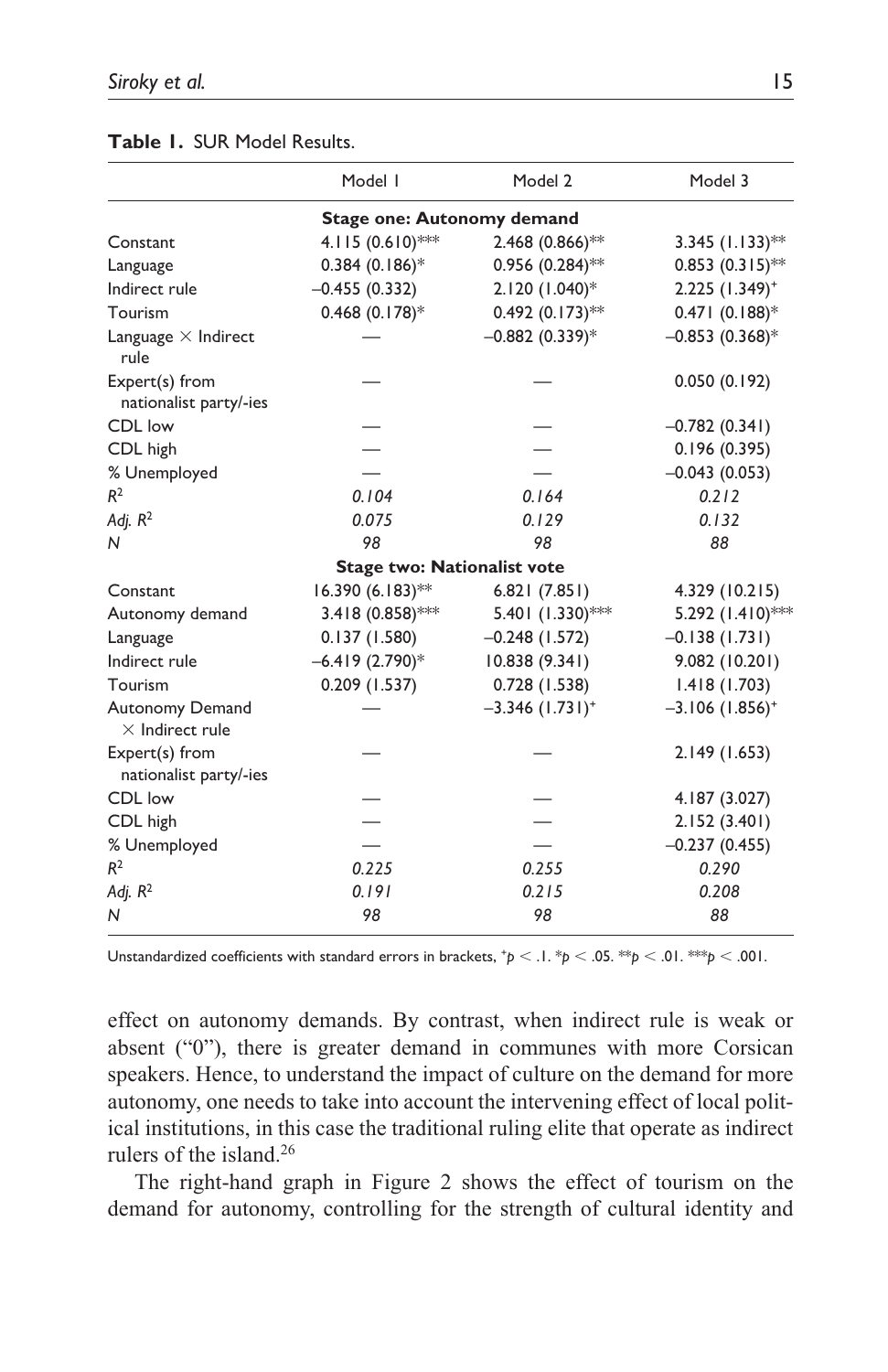



Based on model 2, Table 1, upper part. 95% confidence intervals. Indirect rule at local level:  $0 =$  absent,  $1 =$  present.

indirect rule. It illustrates that when communes possess more state-independent revenues from tourism, they are also more likely to demand autonomy compared to places where such revenues are more limited.

Figure 3 shows the second step of our analysis, which focuses on how the differential demand for autonomy influences nationalist voting at the local level. Where indirect rulers are present, moving from a commune with the lowest autonomy demand to one with the highest is predicted to increase the vote share for nationalists from 18% to 35%, roughly a factor of two. When indirect rulers are absent or minimal, the predicted vote share for nationalist parties jumps from 10% to over 50%, that is, by a factor of five (and the confidence intervals no longer overlap). Indirect rulers thus clearly need to be taken into account when assessing the connection between autonomy demands and nationalist party success.

The evidence suggests that this two-step interaction model offers analytical traction for understanding Corsican nationalism. The strength of cultural identity positively predicts the demand for more autonomy, but this relationship is mediated by indirect rule. Indeed, only where there is weak or no indirect rule do we uncover the strong positive association between the strength of culture and the demand for more regional autonomy. In addition, we show that greater access to non-state controlled economic opportunities, such as tourism, also positively predicts autonomy demands, consistent with expectations about the economic conditions that shape the influence of indirect rule. Finally, greater demand for autonomy is associated with more nationalist voting, yet again this effect is much stronger in communes free from indirect rulers.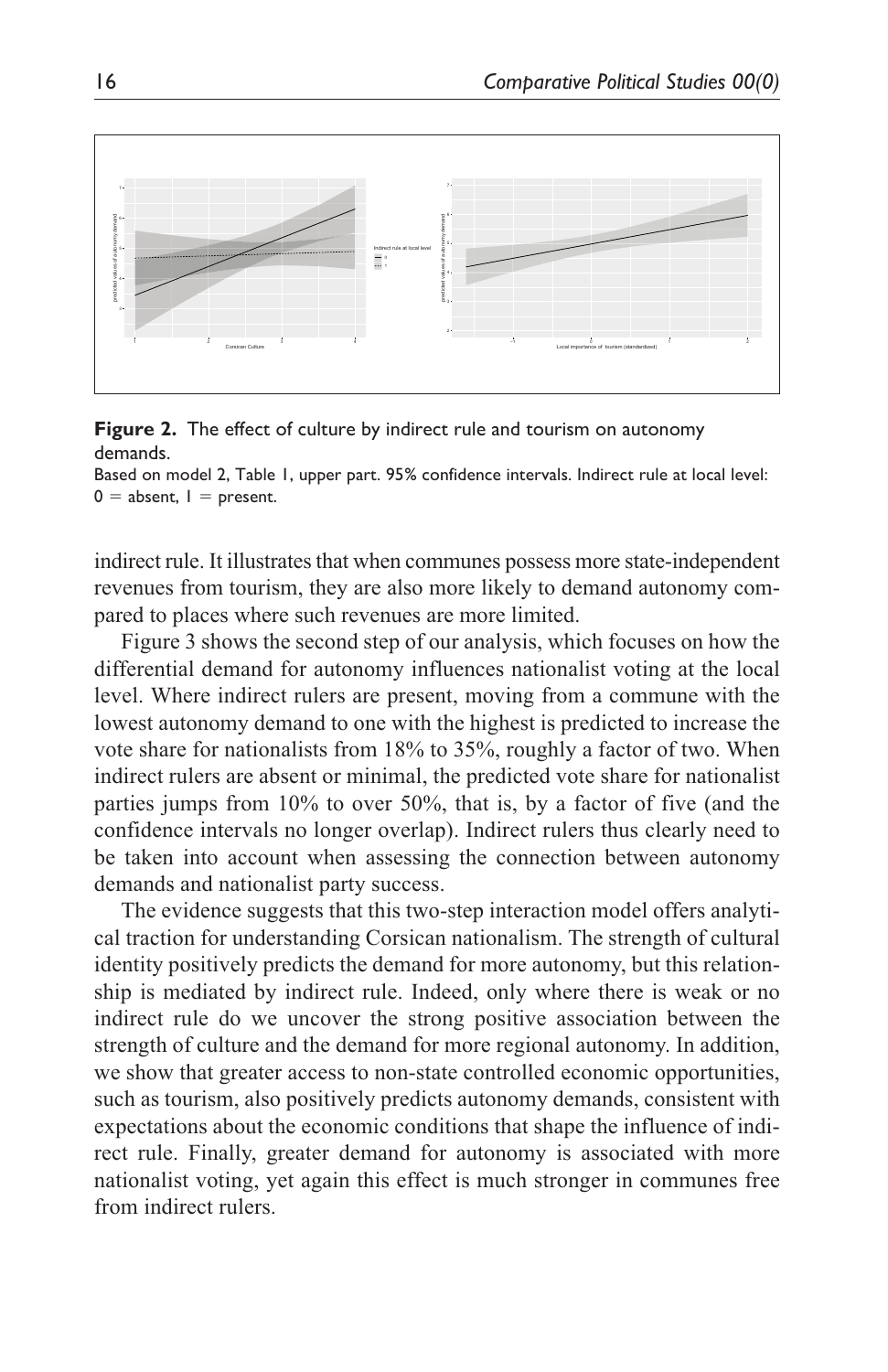

**Figure 3.** The effect of autonomy demands on nationalist voting, by indirect rule. Based on model 2, Table 1, lower part. Autonomy demand is standardized. 95% confidence intervals. Indirect rule at local level:  $0 =$  absent,  $1 =$  present.

## **Qualitative Evidence**

We have shown that cultural identity does not directly influence the demand for increased autonomy. Where traditional elites have remained in charge of local affairs, no autonomy demands ensued, despite favorable culturalist predispositions. Although there remain pockets of traditional rule, nationalists have been able to gain significant ground in Corsica where indirect rule has been weakened. This section examines the causal mechanisms behind these effects using information obtained through 51 semi-structured interviews, and focuses on the following points:

- 1a. Indirect rulers have controlled local politics through enforced and, at times, forged voter intentions, turnout and results;
- 1b. They have handed out rewards in the form of public or para-state (e.g., in electricity supply companies) jobs and benefits to their supporters, but not to others;
- 2a. The availability of alternative economic resources (tourism opportunities, private local resources) has weakened the effect of such control; and
- 2b. Weaker control has opened space for rivals, chief among them nationalist parties.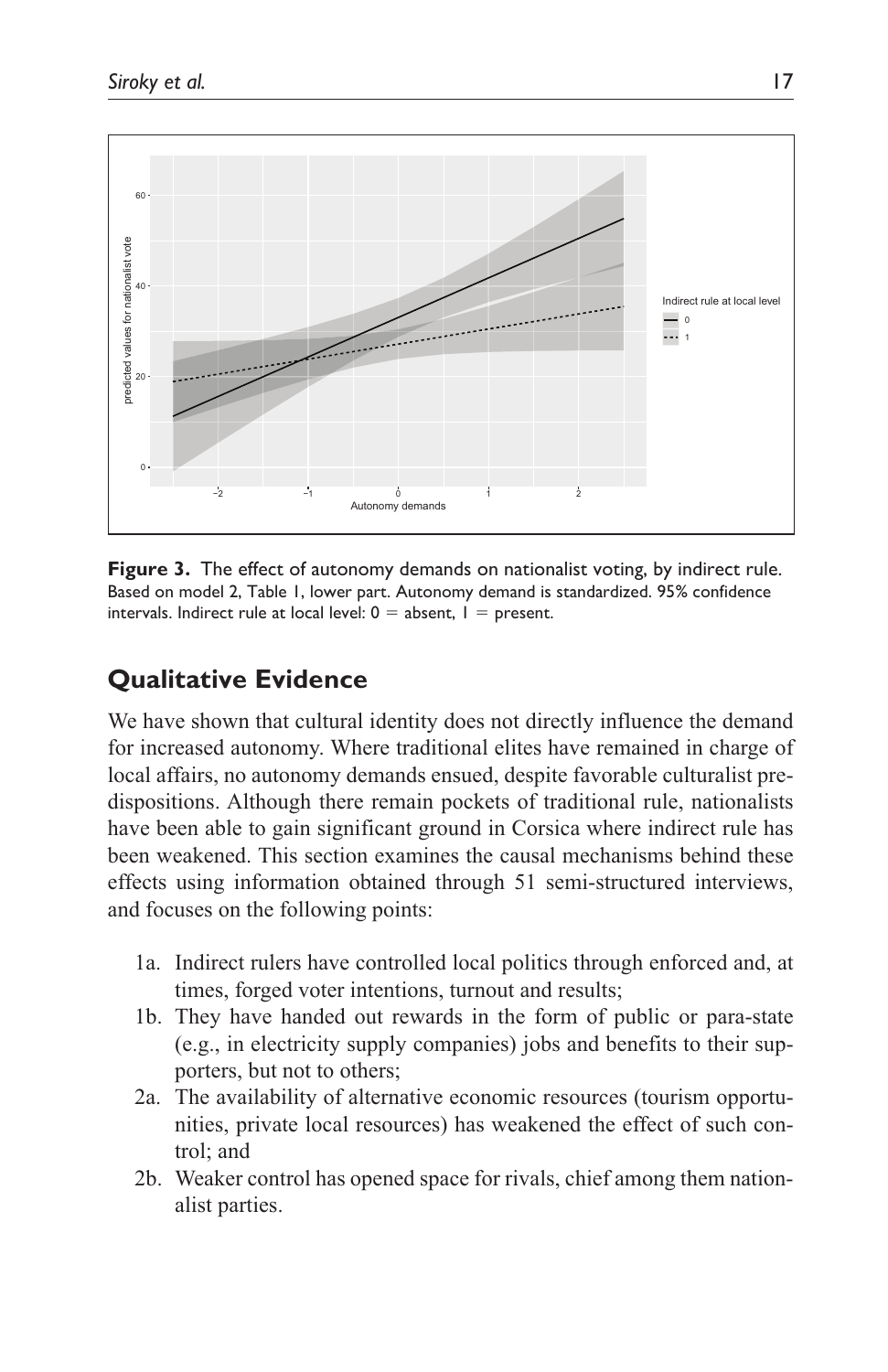## *Traditional Control and Rewards (1a* + *1b)*

On the first point, clientelism has always been described as one of the pillars of the Corsican political system, both before the decentralization reforms of 1982 (Lenclud, 1988; Pomponi, 1976; Ravis-Giordani, 1976) and afterwards (Briquet, 1997). Although the exchange of votes for favors has become less important over time, it nevertheless remains a fact of political life in Corsica. Sometimes this takes the form of *proxy voting* to secure the votes of persons who are not entirely trusted. These persons are asked (or even forced) to name a proxy—that is, a person who will vote on their behalf but whom the controller (the candidate himself or herself, a person of his staff, or any supporter) trusts.

Proxy voting can go wrong, however, and then elections are nullified due to irregularities. For example, at the 2014 local elections in Ajaccio, the number of proxy votes increased from 1,780 to 2,380 (7.5% and 9% of total votes) between the 1st and 2nd round. Above all, the Administrative Tribunal of Bastia (2014, p. 11) stated that: "There was a systematically organized manipulation (or maneuver) in the making of proxies and their registration by the competent authorities, including the Ajaccio police commissariat."<sup>27</sup>

Many interviewees stated that clientelism remains important, even if local public administration has in general modernized and moved toward a more meritocratic approach for recruitment and promotion. For example, one civil servant noted that:

Recruitment for local jobs is essentially political, except in case of functional necessity. Politicians sometimes feel the need for actual expertise, sometimes they give preference to vote-seeking. There's a very unstable balance between these two requirements. (Civil servant, 7 May 2015)

Although the private sector has developed considerably, there is still a high demand for public employment, which favors clientelist mechanisms based on the recommendations from elites. In 2015 for example, in Bastia, which the nationalist Gilles Simeoni won in the previous year, over 300 people applied for 42 positions available for seasonal employees, and according to a staff member, roughly one in six came "recommended." Since 1982, the decentralization reforms created further opportunities. The two *départements* (*Corse-du-Sud* and *Haute-Corse*) and the region as a whole were granted additional distributive autonomy, whereas all financing demands were submitted ex ante to the state prior to 1982, affording multiple opportunities for the exchange of political support for specific favors. As an ex-mayor of one mountainous commune explained: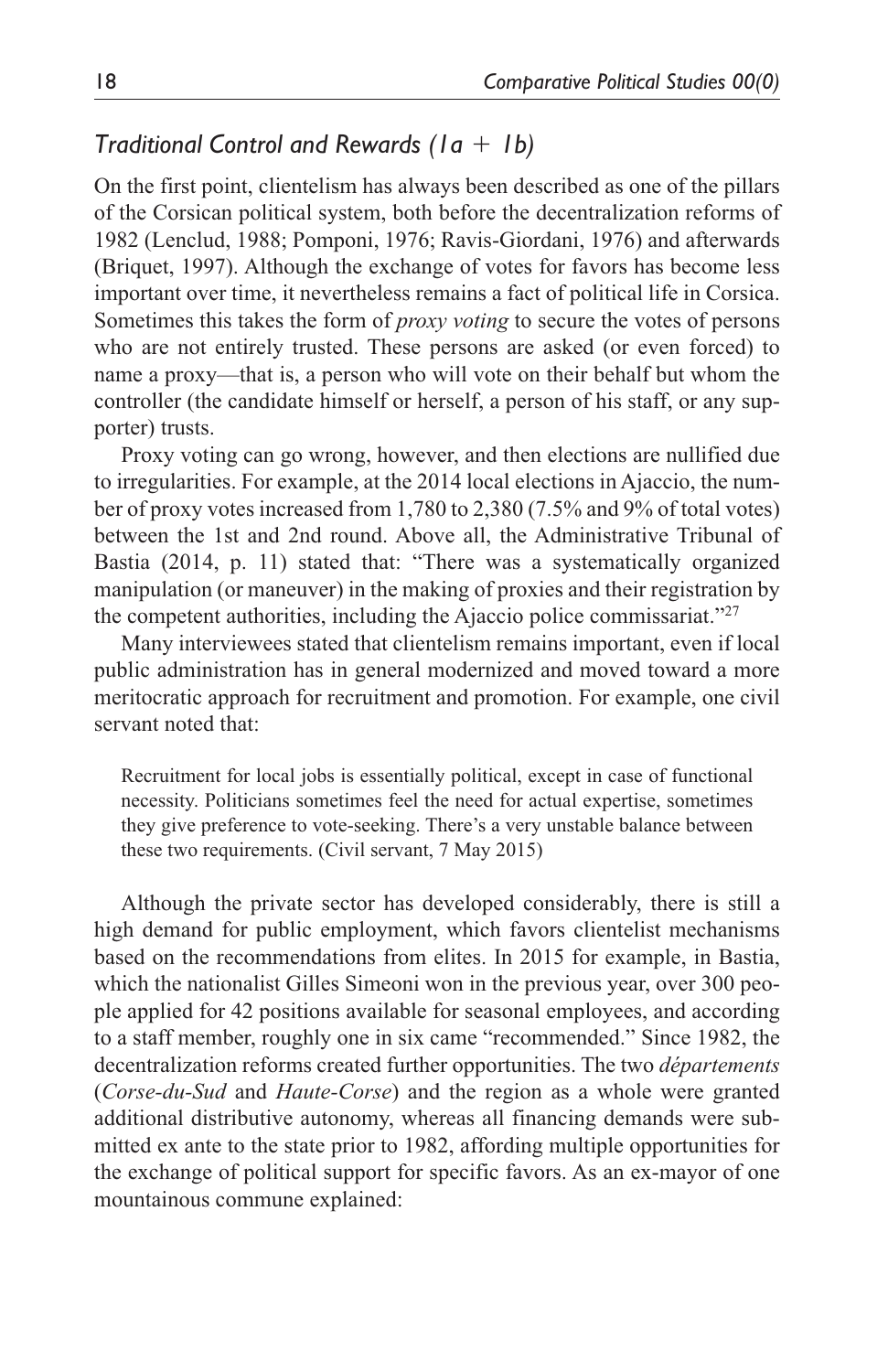At that time, you would systematically ask for subsidies at all levels. [. . .] You'd start with the departmental councilor, the mayor of [the county seat], the MP or the president of the Corsican Assembly directly. It's easy to deal with them because everybody knows one another, you campaign together, but they tell you they count on you at the next election and ask you how many votes you'll bring in. (Former mayor, 6 July 2015)

In the classic exchange, the voter who profits from a favor must vote for the source of the benefit, who in turn can ask for "proof" of this support (*bulletin à clef*). That was much easier when ballots were still handwritten (Omessa, 1931). Such intrusive control today, in a more individualistic and liberal society, has more drawbacks than benefits, however, since it undermines the sense of goodwill at the heart of the interpersonal relationship. Despite technological changes, voters remain inclined to reward those who have provided them with benefits (Chang, 2017; Mares & Young, 2018). In Corsica, this culture of reciprocity persists:

My daughter is unemployed, and if a politician—whoever that is—proposes to give something for her to me, I'll of course help him. But that does not mean that I will vote for him the rest of my life. (Civil servant, 2 July 2015)

Municipal employees can also be strongly encouraged to vote for those who hired them:

Last year, we had a bit of a witch hunt [. . .] They exerted pressure on me when my contract was up for renewal. I am not normally involved in politics. I lied by saying that out of sympathies for X [who had hired me], I'd vote for Y [his son], admitting however that Y was a very bad candidate. I found it all very humiliating. (Civil servant, 27 May 2015)

Clientelist exchanges are most often implied, based on the persuasive capacity of the broker who is also usually the mayor of a commune. The smaller the commune, the less it possesses its own public services and the higher its dependence on departmental and regional—that is, decentralized subsidies. The mayor thus becomes an indispensable "problem-solving agent" (Auyero, 2000) for local citizens, who are positively disposed to comply with his or her solicitations:

It's a convivial relation, not very brutal. Nothing in the exchange is formalized. [. . .]. Mayors of smaller communes are more influential, he'd present things like this: "Look, if we can build this road, it's thanks to them [. . .]". In this way, he can easily convince 80% of voters to support those who provided the subsidy. (Civil servant, 14 October 2015)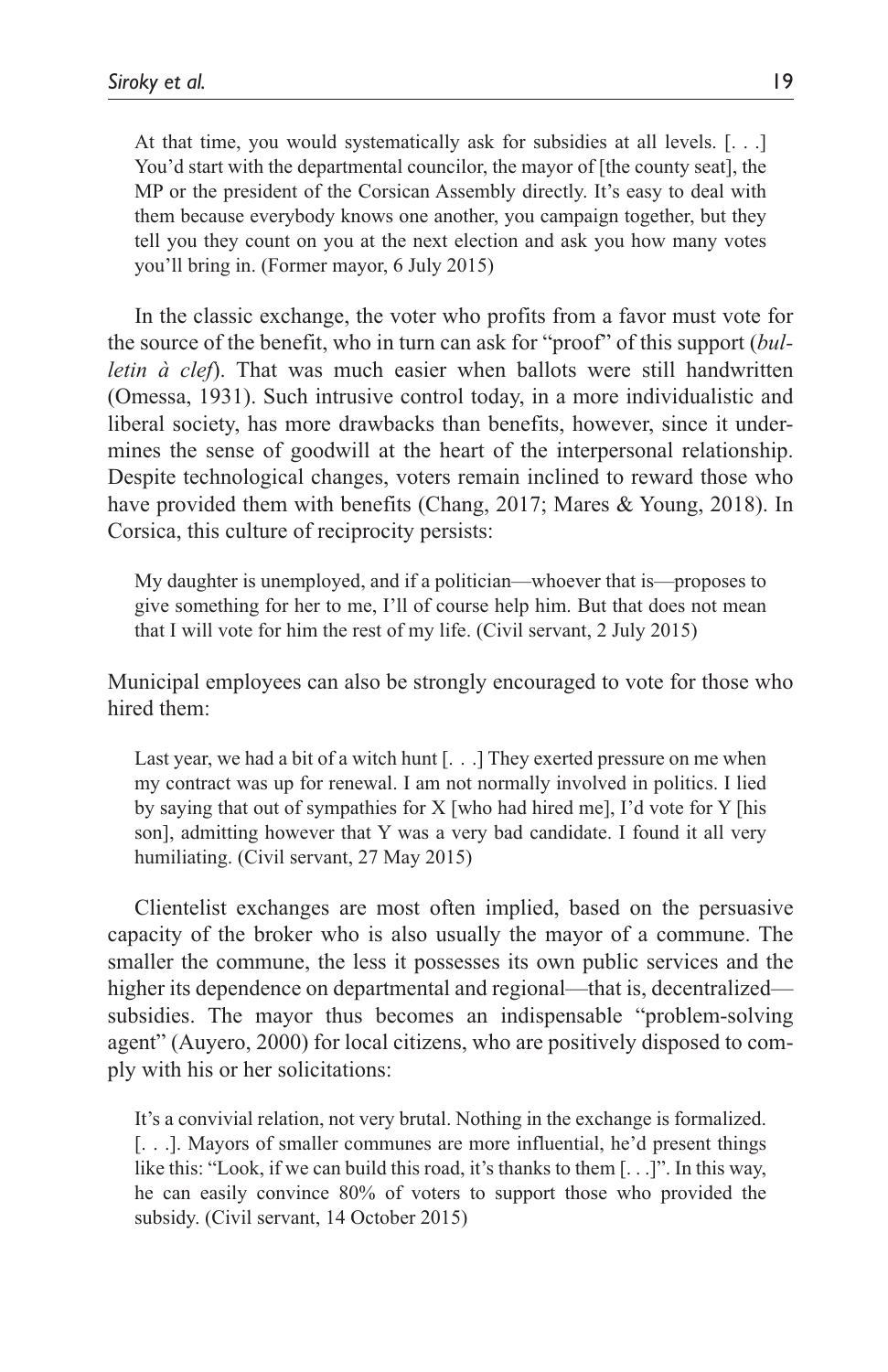Even if the majority of civil servants were hired before 2001, almost one third of local employees we interviewed admitted to being hired on "political grounds." Interviewees also highlighted other benefits, particularly before an upcoming election (e.g., permission to use public spaces, career advantages and other "extras"). For example:

At that time, it was important not to be seen badly by the local government, for this could mean the end of your career [. . .]. I know people who are quite brilliant, but who had a miserable career, and mediocre civil servants with wonderful careers that seemed entirely unjustified. (Civil servant, 20 May 2015)

The great majority of such advantages logically go to the most reliable and committed supporters. Nevertheless, elected politicians frequently try to seduce entire families who traditionally voted against them—all the more so since political loyalty is a value much less widespread than it used to be:

The change in the majority has taught me that, in fact, there are no political convictions, you simply go for the highest bidder. People eat from whoever feeds them [. . .]. (Civil servant, 9 July 2015).

Sometimes the goal is merely a *partial* change in the voting behavior, to bring people to vote differently in some elections, but to let them stay faithful to their real preferences in others. Further confirming the weakness of programmatic attachments when material benefits are in the offing, one respondent noted that:

When [X] came to power in 2010, in the first few months, at least four to five families close to [Y] profited from employment in [. . .]. These families certainly voted for [X] in the regional and parliamentary elections, but remained faithful to [Y] in the local elections. (Civil servant, 21 October 2015)

In a clientelist exchange, voters' loyalty cannot be guaranteed without the establishment of a durable relation that allows them to envision access to future benefits (Diaz-Cayeros et al., 2016). In Corsica, the search for *swing voters* has been challenging, since some who profited the most early on have reverted to their original positions:

The mayor, from the Left, had a very strong tendency to hire people from families of the Right. That was a grave error. In [. . .] you have [. . .] local civil servants and their vote is decisive when the outcome is tight. As soon as the mayor was somewhat weakened, in 2012, these people voted against him, and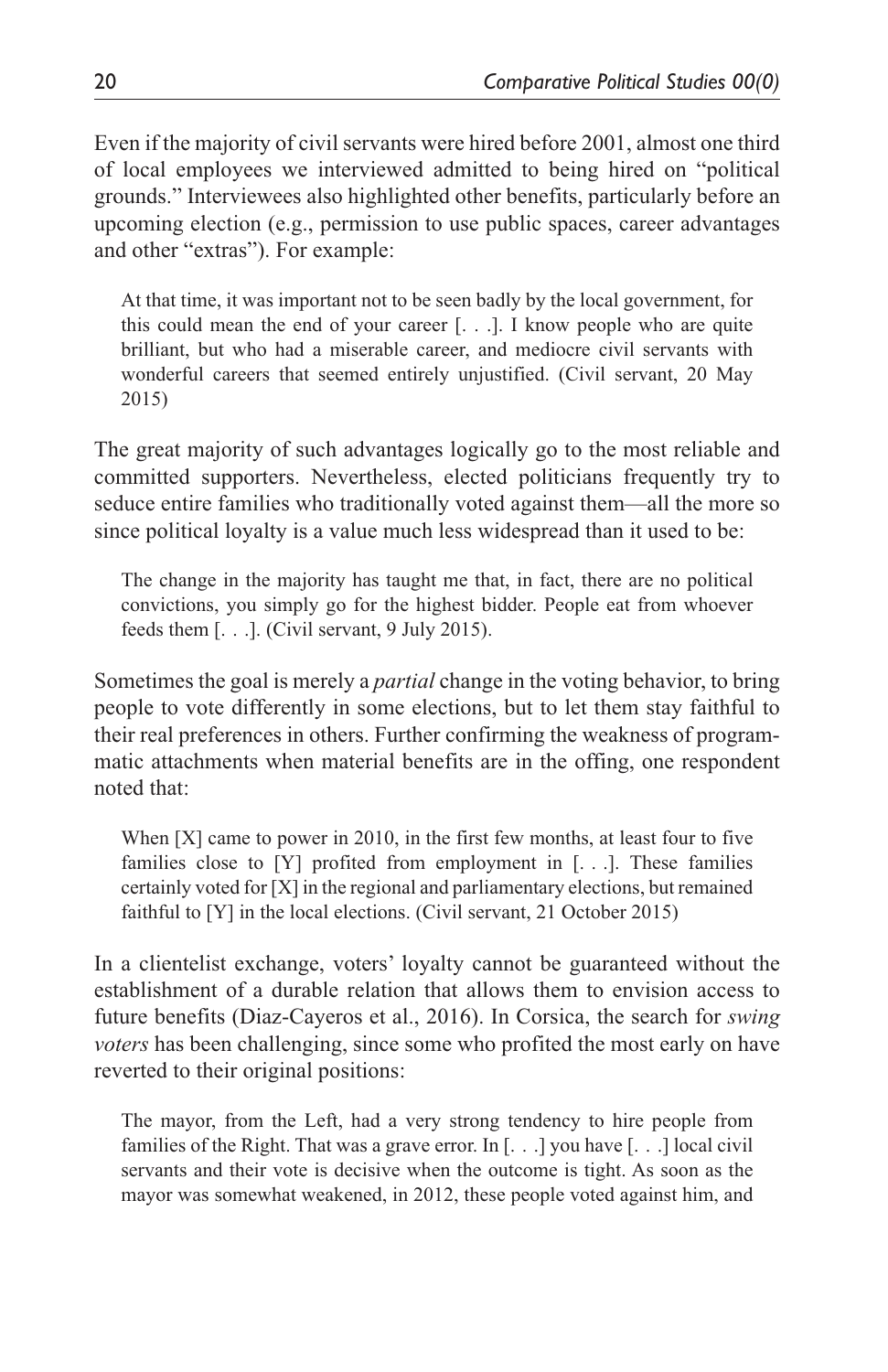in favor of their original political family, which resulted in his defeat. (Civil servant, 25 May 2018)

## *Alternative Economic Resources and Nationalist Success (2a* + *2b)*

Private sector growth in recent decades has severely reduced the power of Corsica's indirect rulers, who have lost their near-monopoly over the creation of wealth and jobs in many communes. Similarly, in Eastern Europe, clientelist practices are less relevant in areas that have experienced rapid economic development, and where the private sector is predominant, such as Poland or the Czech Republic (Kitschelt & Kselman, 2013); on the contrary, they are very important in the poor, rural or mono-industrial regions of Romania or Bulgaria (Bustikova & Corduneanu-Huci, 2017; Cook, 2014).

In Corsica, too, economic development has led to a decline of the power of indirect rulers and the use of clientelistic exchange between politicians and citizens. In turn, this has created opportunities for nationalists:

Along the coast, the private economy—tourism, trade and construction—is more developed, so many people don't need political support anymore. (Civil servant, 31 August 2017)

Development is closely linked to emancipation, that is, where the private sector has thrived the most, Western values have been adopted, notably individualism, which goes against family influence and submissive voting. (Nationalist party activist, 31 August 2017)

The relationship between economic development and clientelism is not necessarily linear, however. In Brazil, for example, salary increases made vote-buying more costly (Lloyd & Borges, 2018). In fact, the transition from low to medium salaries can even lead to more clientelism (Kitschelt & Kselman, 2013). Whereas Corsica is not a country with *very* low salaries, these explanations remain applicable. On the one hand, transitions from lowincome to middle-income contexts "are generally characterized by persistent pockets of poverty and underdevelopment, implying that on a purely material basis, many voters will remain responsive to targeted material and professional inducements" (Kitschelt & Kselman, 2013, p. 1461). On the other, "economic uncertainty has an undermining effect on programmatic politics" (Kitschelt & Kselman, 2013, p. 1478), and insular economies such as Corsica's founded almost entirely on tourism are highly dependent on market fluctuations (Hoti et al., 2005).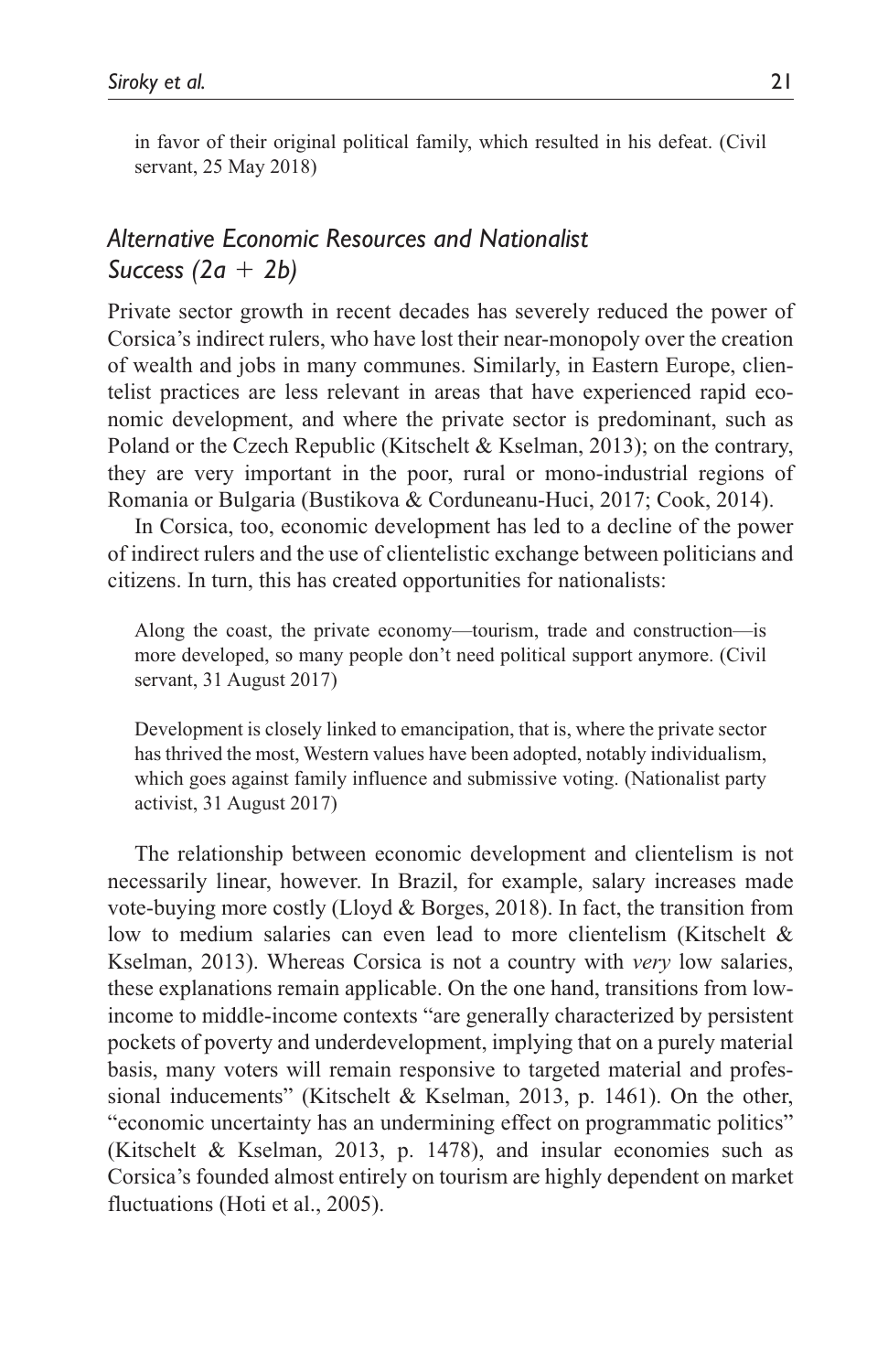Second, the power of indirect rulers does not exclusively rely on the exchange of material goods. According to Banfield and Wilson (1963, p. 117), in big American cities, clientelist agents generally offered their voters mere "friendship." Enquires into Argentina, Brazil, Bolivia, Colombia and Mexico and elsewhere have also shown that only between 3 and 8% of respondents were involved in clientelist exchanges based on material rewards (González-Ocantos et al., 2014). Similarly, in Corsica, the power of indirect rulers rests on the confidence that ties them to their voters in addition to their ability to provide specific benefits. Thus, interpersonal and affective relationships are crucial:

When there are elections, I'm always campaigning, and then I divide the votes. You have to give this to that candidate, and that to this one [...]. You please whomever you can. People you know well, you can tell to vote this or that way. But with some, you have to proceed differently. Even I could not ask them to vote for the Left [. . .] although it would be advantageous for the village. (Rightwing rural mayor, 2 May 2016)

From this perspective, demographic changes are even more likely than economic mutations to affect relations between candidates and voters. As the electorate grows in size, it becomes harder to develop the interpersonal dimension of clientelism, and programmatic policies become a more efficient way of campaigning (Stokes et al., 2013). By contrast, the more a population remains stable, the easier it becomes to know and develop personal relations with voters, which constitutes an advantage for those already in power. Yet, between 1999 and 2018, the island's population grew by almost 30%—three times the speed of mainland France (11.31%), even though the fertility rate in Corsica is far lower<sup>28</sup>—and this increase was essentially due to citizens from mainland France.<sup>29</sup>

From a culturalist perspective, we would expect that people of non-Corsican origin should be much *less* likely to vote for nationalist parties, which ought to benefit indirect rulers. It does not, however, since indirect rulers lack long-term relationships with new inhabitants. As one interviewee noted:

The arrival of numerous people from the outside has deprived the clan structures of an important mechanism to control decision-making, since the relationship between dominating and dominated, based on the service proved, has been lost in the anonymity of the crowd. (Journalist, 1st March 2017)

Even in small municipalities with stable demographic structures, nationalist parties have gained some ground. Interviewees argued that the decline of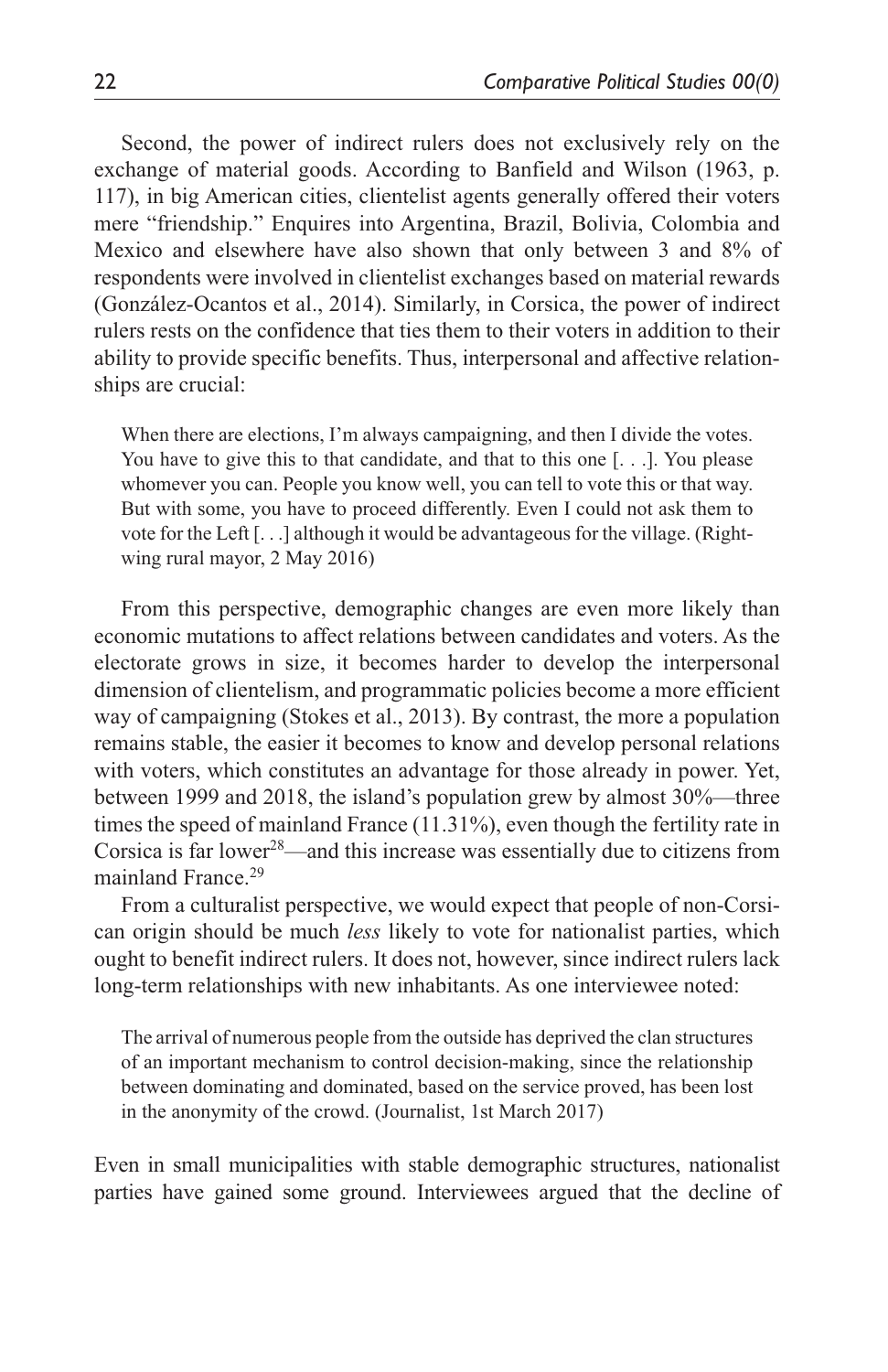traditionally dominant forces has been spurred by the development of private sector business, but some pointed out that the growth of economic *expectations*, which the old ruling class has been unable to satisfy, has also contributed to the decline of indirect rulers. According to many respondents, nationalist parties offered a clear program for economic and political change.30 For example,

The nationalists have listened to the problems of the working class, who find it difficult to work and live, and proposed strong solutions. (Civil servant, 31 August 2017)

The traditional powers were bad and have led Corsica into economic nondevelopment which created generations of people depending on social benefits. At the same time, public officials can't give as much anymore as they used to, so voters turn to the only real alternative in Corsica: nationalism. (Municipal councilor, 3 March 2017)

Thus, economic changes were undoubtedly necessary to bring about the freedom to choose politically (municipal councilor, 15 March 2017), and many of those who were most free to choose, thanks to their relative economic independence, voted for nationalists in recent elections. From a purely culturalist perspective, the nationalist idea of defending the culture and identity of Corsicans should have been particularly well received in the rural and mountainous zones of the island, where the population is older and less subject to continental immigration and the impact of the French language.<sup>31</sup> Corsican nationalism has historically had difficulty penetrating these areas, however (De la Calle & Fazi, 2010). Even in 2015, when the nationalists won their first victory, the share of people aged  $65+$  in a commune was negatively correlated with nationalist party success (Fourquet, 2018, p. 34). Moreover, small rural and mountainous communes were most likely to be hostile to nationalism. To illustrate, in the  $2<sup>nd</sup>$  round of the 2015 regional elections, the left-wing list corresponding to one of the traditionally dominant political forces—obtained 28.4% of all votes expressed, but it received more than 70% in 31 municipalities, almost all of which were mountainous and/or had fewer than 200 voters. These communes are less economically dynamic, more dependent upon clientelism and less interested in the nationalist project.

## **Conclusion**

This article investigated the determinants of nationalism and its relationship to culture, economics and political institutions in Corsica. Whereas, Corsica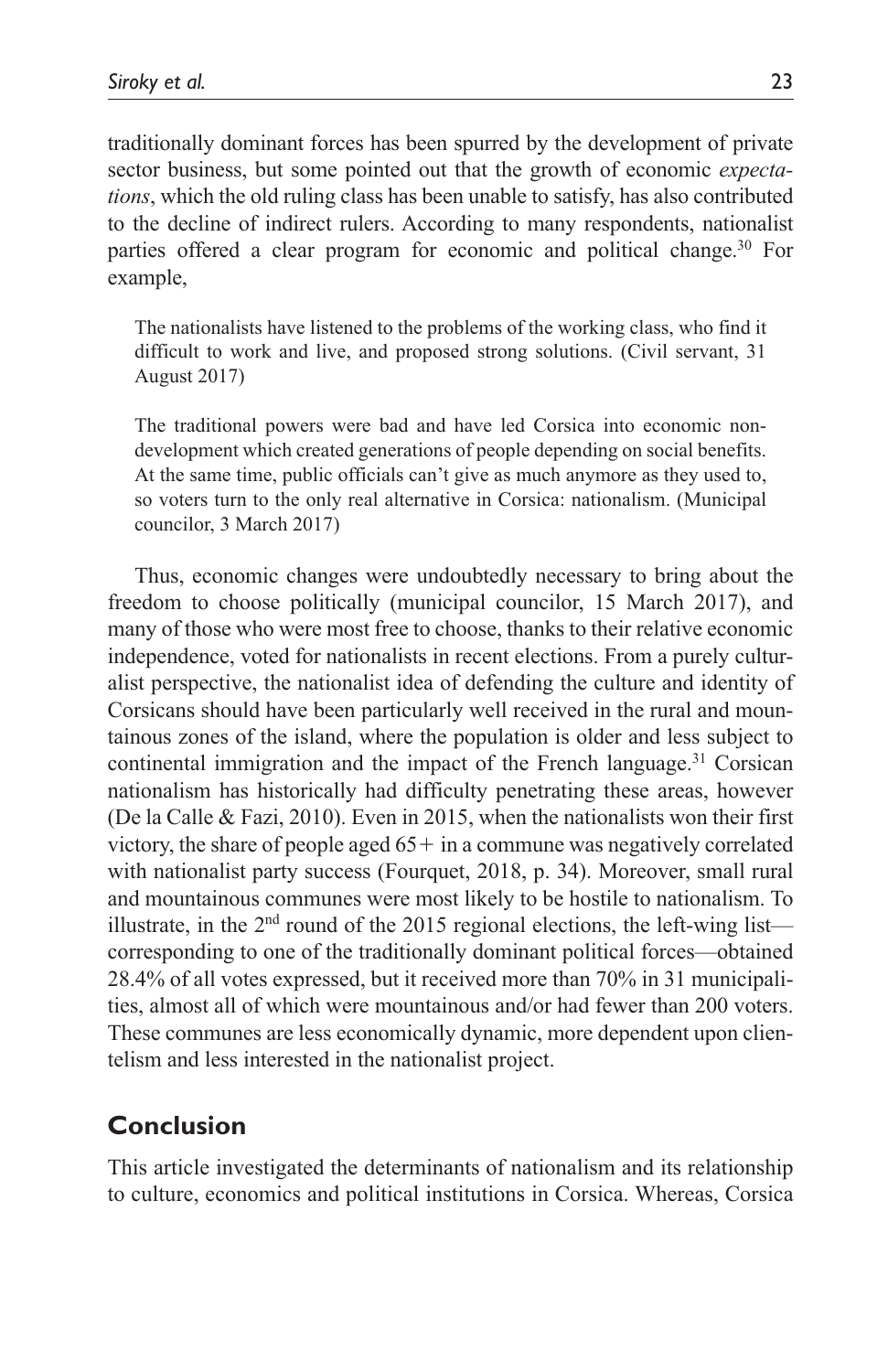presents a most likely site for peripheral nationalism to develop, yet nationalist parties were confined to the sidelines of the island's political life for most of its modern history. Even the decentralization reform of 1982 strengthened the parties already in power and kept nationalist demands in check in many communes.

Although nationalist parties eventually succeeded, especially in recent regional elections, the distribution of the vote suggests that nationalism remained weakest precisely in the areas where it should have been strongest—namely, in the most culturally traditional areas in the interior. To tackle this double puzzle, we conjectured that indirect rule via clientelistic linkages blunts the relationship between cultural identity and nationalism. Moreover, we suggested that indirect rule has weakened and nationalist parties have grown precisely in places where alternative economic resources have become more widely available. In short, cultural distinctiveness *per se* does lead to a greater demand for regional autonomy and to nationalist party success, but only where indirect rulers have been weakened by rival economic opportunities that have unfettered the population to choose.

The evidence supports these contentions. Both the models with survey and census data, as well as the insights gained from interviews, suggest that indirect rule plays a crucial role in understanding why—and especially *where*—nationalism has been able to emerge as a viable political force. Our results indicate that, in areas free from indirect rule, having a larger share of Corsican speakers increases demands for greater autonomy. Moreover, we find that the availability of non-state economic resources, often based on tourism, also independently enhances the demand for more autonomy. We then estimated how the demand for more autonomy translates into the success of nationalist parties, and showed that, in communes where indirect rulers were weak or absent, autonomy demands positively predicted voting for nationalists. Qualitative interviews provided deeper insights into the mechanisms through which political control operates at the local level through public jobs, subsidies, cajoling and fraud—and how, despite this, nationalists have managed to gain an impressive foothold in many communes.

More generally, this study contributes to a better understanding of nationalist dynamics and territorial politics. Analyzing political behavior at the local government level allows for a fine-grained picture (cf. Lepic, 2017) of how local power structures moderate nationalist politics. The power of indirect rulers depends partly on their privileged access to resources, so it stands to reason that the availability of economic resources outside their control should also shape the demand for the goods they are offering. Such political structures are important and common in many small-scale societies,<sup>32</sup>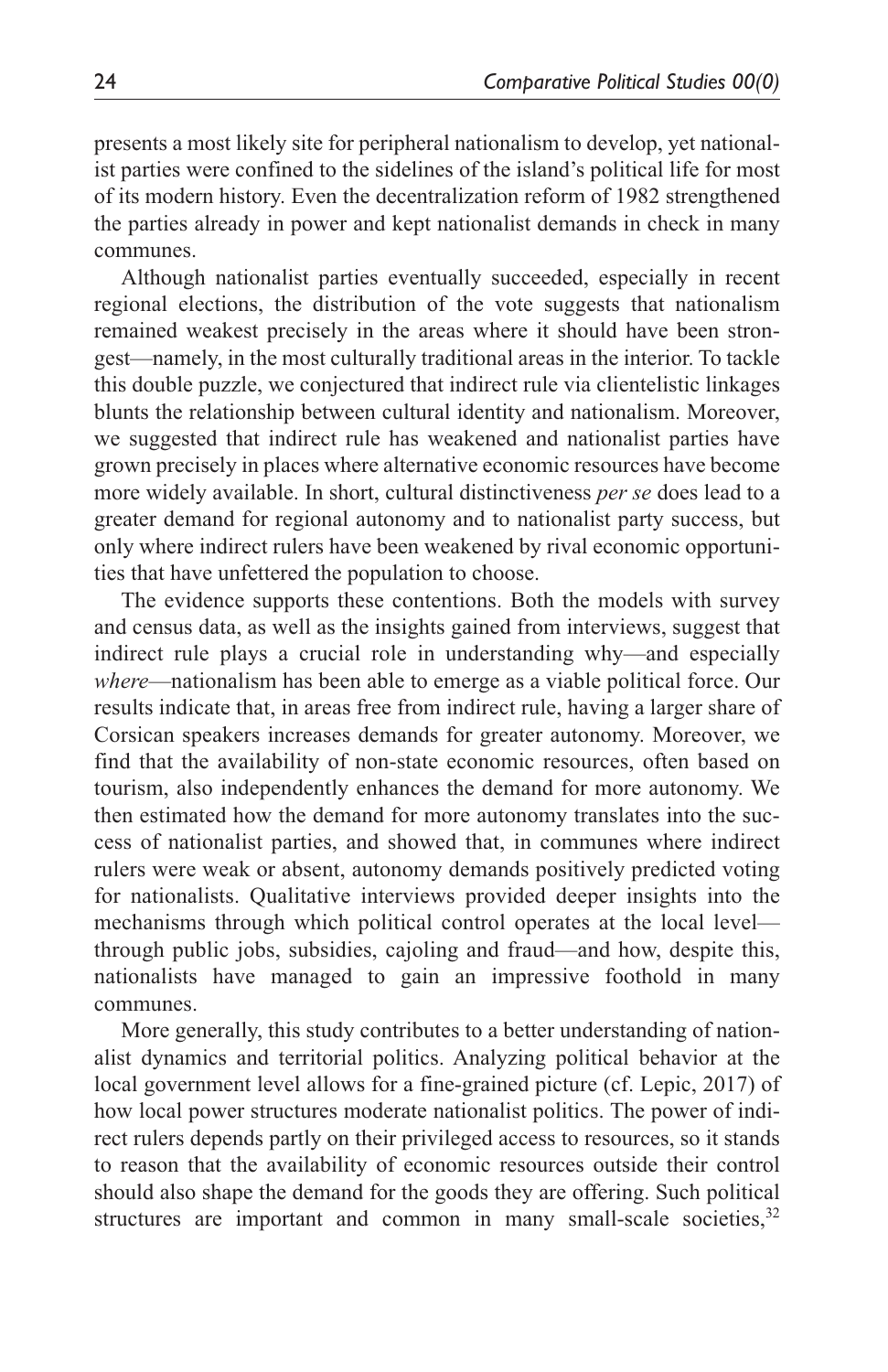especially in relatively deprived peripheries, including parts of Southern Europe and the Caucasus (Heinemann-Grüder, 2013, p. 111).

Even though Corsican culture—measured via the Corsican language as still spoken—has declined, nationalists have gained politically. These gains have been spread out unevenly across the island. This study examines why and how cultural, political and economic factors influence the manifestation of peripheral nationalism in Corsica, and potentially also on a much broader scale, by highlighting a vulnerability of indirect rule as a governing strategy in multicultural societies.

Thinking ahead, since the economic impact of Covid-19 will be the harshest in tourism-dependent areas, one might speculate that indirect rulers could regain strength in subsequent elections. After all, throughout the world, the crisis has also given rise to a general retrenchment of people and politics into their sovereign nation-state borders. Historically speaking, tourism—which we have taken here as the main indicator of private sector development, since it is such a large sector of the Corsican economy—has demonstrably spurred nationalism in Corsica. We do not contend that tourism was the *only* factor, however: renouncing violence and common lists played their part. Yet even the current crisis is unlikely to result in a return to the political economy of the 1950s, when Paris and its indirect rulers controlled almost everything in Corsica. But it is likely to require the nationalist agenda in Corsica to adjust to the new economic situation in order to maintain its current strength.

### **Authors' Note**

Prior versions of this paper were presented at the annual meetings of the Association for the Study of Nationalities, the American Political Science Association, the Western Political Science Association, the European Consortium for Political Research, the European Political Science Association, the American Sociological Association and the Swiss Political Science Association. It was also presented in the Department of Political Science at the University of Copenhagen and at three smaller scale workshops; the first hosted by the NERD (Nationalism and Ethnoreligious Dynamics) working group in the School of Politics and Global Studies at ASU, the second by the SWMMR (Southwest Workshop on Mixed Methods Research) at the University of Arizona and the third was a Workshop on Conflict and Cooperation in Colonial and Post-Colonial Societies, hosted by Yale University.

#### **Acknowledgments**

We are grateful for feedback and discussions to Liam Anderson, Karlo Basta, Eiki Berg, Daniel Bochsler, Marissa Brookes, Kathleen Gallagher Cunningham, Jennifer Cyr, Joshua Dean, Bohumil Doboš, Kristin Fabbe, Yoshiko Herrera, Maria Jose Hierro, Martijn Huysmans, Cynthia Kaplan, Sean Kates, Kendra Koivu, Nikitas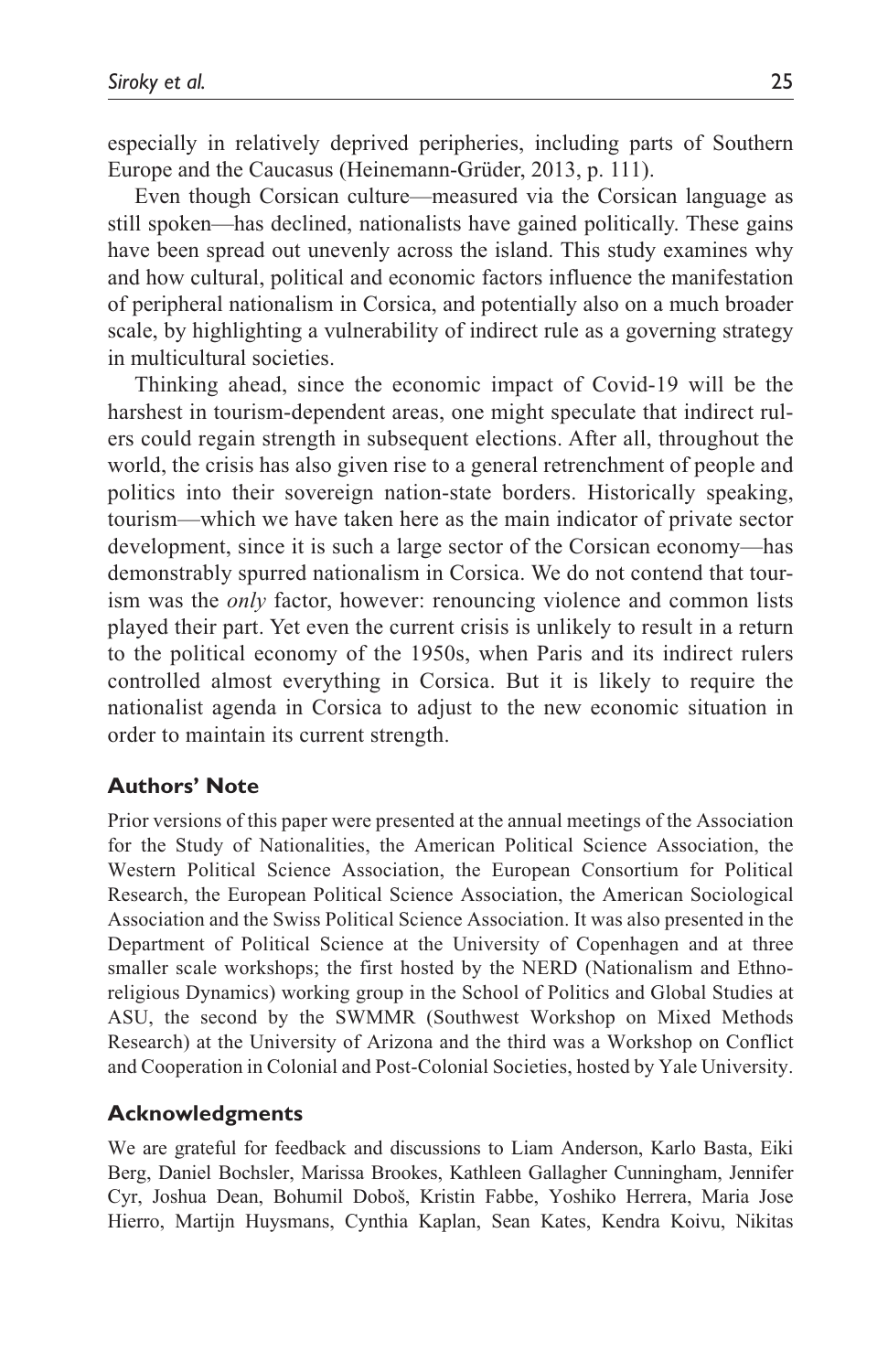Konstantinidis, Jeffrey Kopstein, Alexander Kuo, Adria Lawrence, André Lecours, Kyle Marquart, Bonnie Meguid, William Mishler, Sara Niedzwiecki, Didac Queralt, Jacob Ricks, Martin Riegl, Arturas Rozenas, Dan Slater, Jason Sorens, Anthony Spires, Joshua Tucker, and A. Kadir Yildirim. We also wish to thanks all respondents and interviewees as well as the three CPS reviewers for their time and expertise.

An earlier version of this paper received the Deil S. Wright Best Paper Award (2018) from the Federalism and Intergovernmental Relations Section of the American Political Science Association.

## **Declaration of Conflicting Interests**

The authors declared no potential conflicts of interest with respect to the research, authorship, and/or publication of this article.

### **Funding**

The authors disclosed receipt of the following financial support for the research, authorship, and/or publication of this article: David S. Siroky is indebted to the Fondation Maison des sciences de l'homme, which granted him the Directeurs d'Études Associés Fellowship for research in France. David S. Siroky and Michael Hechter acknowledge funding from the Institute for Social Science Research at ASU, and from the Brian Kopf Foundation.

## **ORCID iDs**

David S. Siroky D <https://orcid.org/0000-0002-6234-0460> Sean Mueller **D** <https://orcid.org/0000-0003-4369-1449> Michael Hechter **<https://orcid.org/0000-0003-2845-8147>** 

## **Supplemental Material**

Supplemental material for this article is available online at the *CPS* website [http://](http://journals.sagepub.com/doi/suppl/10.1177/0010414020957671) [journals.sagepub.com/doi/suppl/10.1177/0010414020957671](http://journals.sagepub.com/doi/suppl/10.1177/0010414020957671)

### **Notes**

- 1. Corsican is a separate language, more like Italian than French (Jaffe, 1999), and still spoken across the island with varying levels of intensity and competence (CTC, 2013).
- 2. Cultural assimilation only emerged as an issue at the end of the 19th century with the introduction of compulsory public education. Nonetheless, the effect was hardly immediate, since even by 1915 to 1919 the transmission rate of Corsican as mother tongue to children aged five was still roughly 85 percent (Aldrich, 2009; Héran et al., 2002).
- 3. In 1951, the *Loi Deixonne* recognized regional languages and allowed their teaching, but denied them official status. However, the Corsican, Alsatian and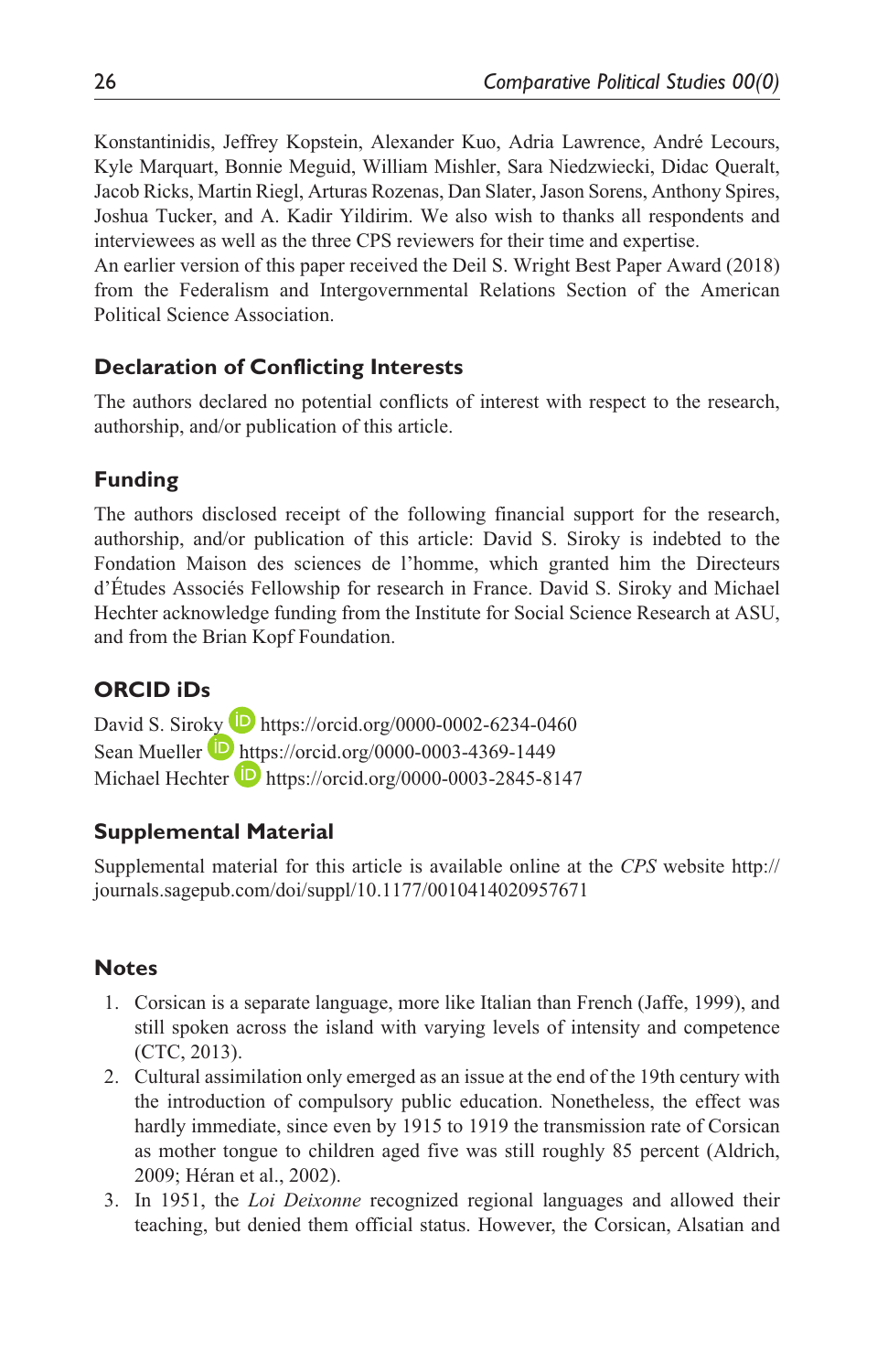Flemish languages, considered dialects of foreign languages, were unaffected. Corsican was recognized only in 1974.

- 4. 1982: 13%; 1984: 12%; 1986: 9%; 1992: 25%; 1998: 10%; 1999 & 2004: 17% (Supplemental Appendix 1).
- 5. Such an alliance had already been formed in 1986, 1992, and 2004, with much less success.
- 6. Note that De la Calle and Fazi (2010, table 6) measured native Corsicans rather than Corsican speakers.
- 7. This trend is not unique to Europe (Searcey, 2018; Suso, 2010).
- 8. In Scotland, the rise of the SNP occurred despite the fact that the prevalence of Scottish national identity has been stable since the late 1990s and only about 1% of the population speaks Gaelic (Bond, 2015). Likewise, the seismic shift from autonomism to independentism in Catalonia was largely a function of the 2010 ruling by the Spanish Constitutional Court and the Great Recession (Boylan, 2015; Mueller, 2019), not of a change in the proportion of people feeling "only Catalan" (CEO, 2018). One plausible explanation is that this decline in the use of regional languages creates group anxieties about the survival of their collective identity, which can foster nationalist sentiments and movements (cf. Fazi, 2020, p. 140).
- 9. The term indirect rule has also been used to highlight the nature of the institutions governing the sub-unit, *regardless of the social identity of the local authorities* (Fisher, 1991; Lange, 2004). On this view, if these institutions are the same as those used by the central state (or imperial capital), this constitutes direct rule. Alternatively, if central rulers rely on traditional institutions, this is another form of indirect rule. This definition of indirect rule is often favored by writers interested in explaining variation in colonial development (Iyer, 2010 is an exception). Since we are principally interested in the effect of indirect rule on legitimacy and nationalism, we adopt the first definition of indirect rule in this paper. Naseemullah and Staniland (2016) further distinguish between three different forms of indirect rule; the Corsican case corresponds most closely to their discussion of *de jure* indirect rule.
- 10. In many African colonies, the metropolis installed indirect rulers having little or no legitimacy (Mamdani, 1996). When this occurred, it tended to inspire nationalist reactions. In the absence of a local elite, this form of dependence can also be described as internal colonialism (Hechter, [1975]1998). Iyer's (2010) study of 19th century India presents persuasive evidence that indirect rulers provided superior governance to that found in directly ruled (British) territories on the subcontinent. In turn, superior governance contributed to higher levels of legitimacy for the indirect rulers.
- 11. In addition to its economic foundation, the control capacity of indirect rulers is also sustained by a set of interpersonal patron and client relations, which oblige the patron to satisfy (or at least to attempt to satisfy) the particularistic demands of his clients in exchange for their political support (Auyero, 2000; Veenendaal, 2019). Although it is impossible for them to satisfy *all* the demands of their clients, patrons know they play an iterated game and must always appear to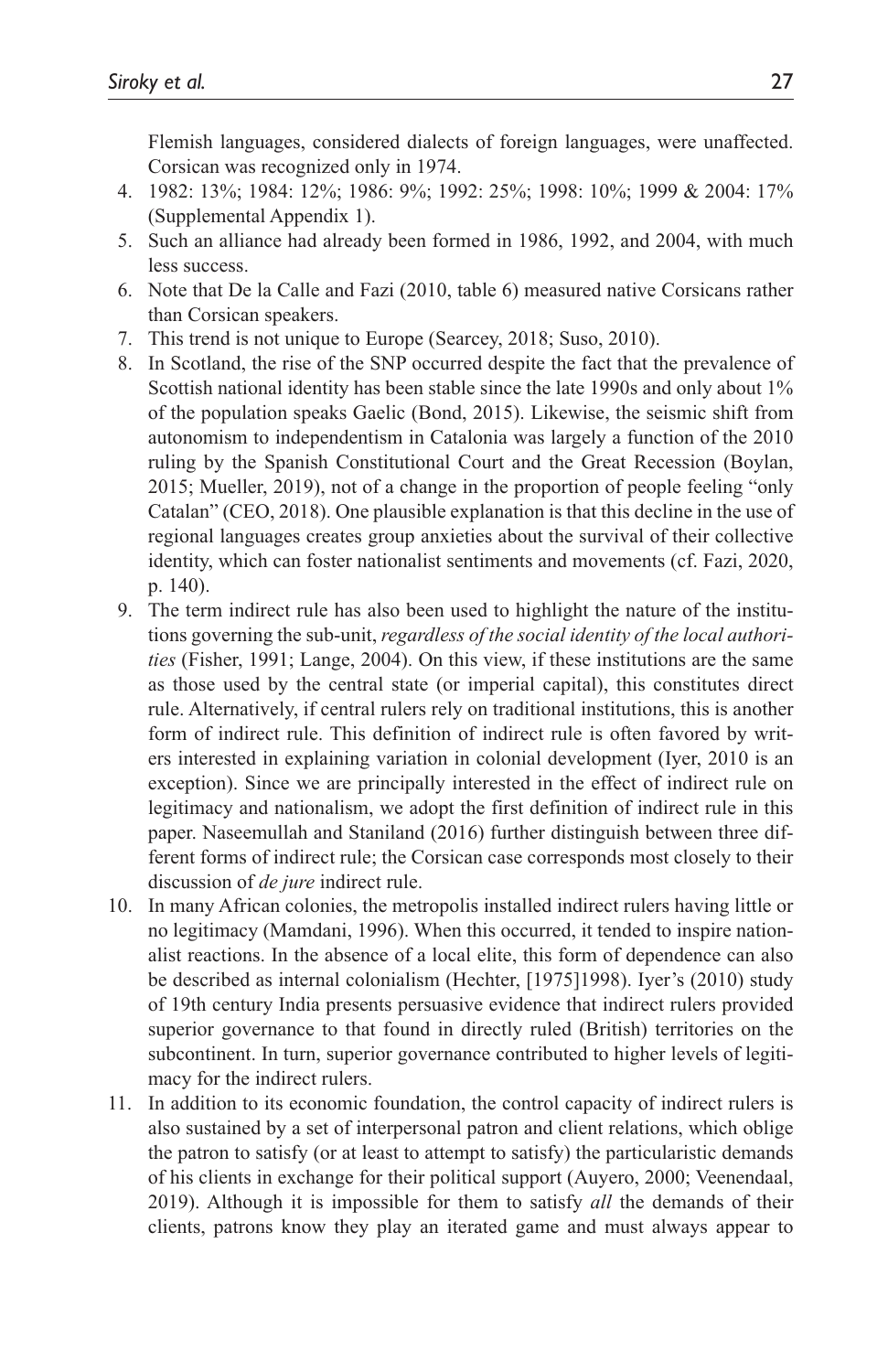be willing and able to allocate the desired goods, even when they cannot fully deliver them in the moment.

- 12. Since 1284, the island had been under Genoese control. The Corsicans revolted against this rule from 1729, and sought to build their own state until the annexation by France in 1769. The life of the Anglo-Corsican Kingdom was even shorter still (1794–6).
- 13. In addition to the material dimension of these patron-client relations, where the basic mechanism is promising (or delivering) targeted access to public resources in exchange for future (or past) electoral support, political control consists in extending goodwill, friendship and solidarity to those subject to its rule. This affective side of patron-client relations, involving the exchange of non-material goods, is difficult to observe and measure, but respondents often describe it as crucial to understanding their behavior and often think of it in terms not unlike Graziano's (1976) idea of "instrumental friendship." This governance system is also consistent with Tabellini's (2008) model of cooperation in which clan-based societies have developed very different value systems than modern societies that rely on the abstract rule of law.
- 14. The 1982 decentralization greatly reduced the control of the prefect; transferred the departmental-level executive power from the prefect to the president of the departmental council; and created regions, where the executive power is also given to an elected representative. Despite this, according to the Constitutional Council, there was no violation of the Republic's unitary principles. Regional competences are exercised within the framework of national laws and regulations. Corsica, in particular, is already in its fourth special status (1982, 1991, 2002, and 2017).
- 15. The law was adopted in 1991, the first executive council was set up in 1992.
- 16. While we expect the interaction between indirect rule and cultural identity to be true for both low- and high-resource communes, it should be stronger in economically poorer communes, because they are more dependent on indirect rulers for their livelihood.
- 17. See Lenclud (1988) and Briquet (1997) on these points.
- 18. The mean sample Standard Deviation for 2+ expert answers on the same commune regarding language is 0.48, for autonomy demands is 0.97 and for indirect rule 0.33. Note, however, that in 63, 65, and 64% of cases, respectively, just one expert assessed a given commune.
- 19. See Supplemental Appendix 3 for the names of the sampled communes.
- 20. In 2017, the nationalists increased their vote share from 35% to 56%.
- 21. When there was more than one expert, we retained the raw scores of the merging process so as not to lose information. By way of a robustness check, however, we also coded anything between and including 0 and 2.4 as low usage of Corsican, and anything higher than 2.5 as high.
- 22. When there was more than one expert, we treated values of 0.5 and higher as indicative of its presence. Among the 32 communes with low Corsican culture, 19 have indirect rule (=59%), whereas among the 67 communes with much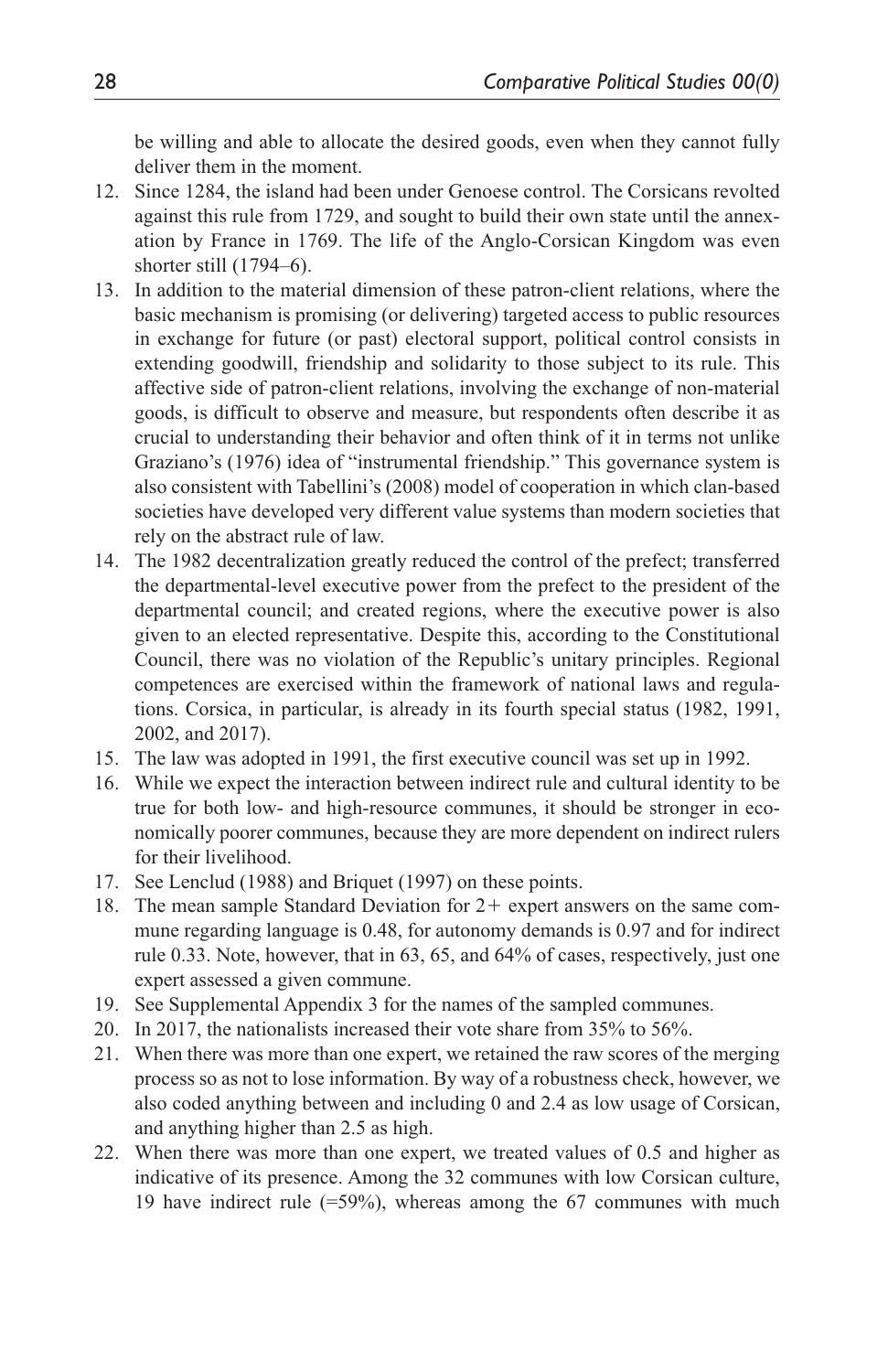"Corsicanness", 43 do (=64%). The two measures are anything but correlated (Pearson's  $r = -0.046$ ), which should alleviate concerns about multicollinearity.

- 23. The cultural division of labor is related to the concept of 'horizontal inequalities' (Cederman et al., 2013).
- 24. The same counts for the other controls not shown in Table 1: area, population size, density, age structure and economic sectors. See Supplemental Appendix 5 for models with these controls.
- 25. Following Berry et al. (2012), Brambor et al. (2006), and Hainmueller et al. (2019), we also examine the validity of two key assumptions behind the interactions. Supplemental Appendix 6 shows that we can be reasonably confident in both the linearity and common support assumptions.
- 26. In Supplemental Appendix 7, we also show this graph for a dichotomized indicator of cultural salience in the commune (more vs. less than 40% Corsican speakers), with the same result.
- 27. Obviously, none of this is necessarily unique to Corsica. And although clan control is not carried out in the same manner by all politicians and in all municipalities (cf. Weitz-Shapiro, 2012), we argue that it has a crucial impact on electoral behavior.
- 28. 1.37 children/women in 2018, versus 1.84 in mainland France.
- 29. French citizens face no restrictions on voting in regional or other election in Corsica.
- 30. Nationalists were not the only outsiders to provide a programmatic alternative. But they were the only ones to be able to create and develop a network of personal relationships large and structured enough to replace that of the clans.
- 31. The practice of speaking Corsican is strongly correlated with age (CTC, 2013; Moracchini, 2005). Those aged  $60+$  are much better at speaking Corsican than other age categories.
- 32. Other places that are similarly endowed with some of the most-likely conditions for the development of peripheral nationalism include Sicily, Sardinia, Puerto Rico, Guyana and Guadeloupe.

### **References**

- Administrative Tribunal of Bastia. (2014). *Case N° 1400316*. Retrieved June 12, 2018, from [http://bastia.tribunal-administratif.fr/content/download/35117/302812/ver](http://bastia.tribunal-administratif.fr/content/download/35117/302812/version/1/file/J%201400316%20EM%20d%27Ajaccio.pdf)[sion/1/file/J%201400316%20EM%20d%27Ajaccio.pdf](http://bastia.tribunal-administratif.fr/content/download/35117/302812/version/1/file/J%201400316%20EM%20d%27Ajaccio.pdf)
- Aldrich, R. (2009). France's Colonial Island: Corsica and Empire. In G. N. Betros (Ed.), *French history and civilization: Papers from the George Rudé seminar* (Vol. 3, pp. 112–125). H-France for the George Rudé Society.
- Anderson, B. (1983). *Imagined communities*. Cornell University Press.
- Auyero, J. (2000). The logic of clientelism in Argentina: An ethnographic account. *Latin American Research Review*, *35*(3), 55–81.
- Banfield, E. C., & Wilson, J. Q. (1963). *City politics*. Harvard University Press.
- Bartkus, V. O. (1999). *The dynamics of secession*. Cambridge University Press.
- Bartomeus, O. (2018). Sigue Cataluna Siendo "un Sol Poble"? *Agenda Publica*, *3*(5). <http://agendapublica.elperiodico.com/sigue-cataluna-siendo-un-sol-poble/>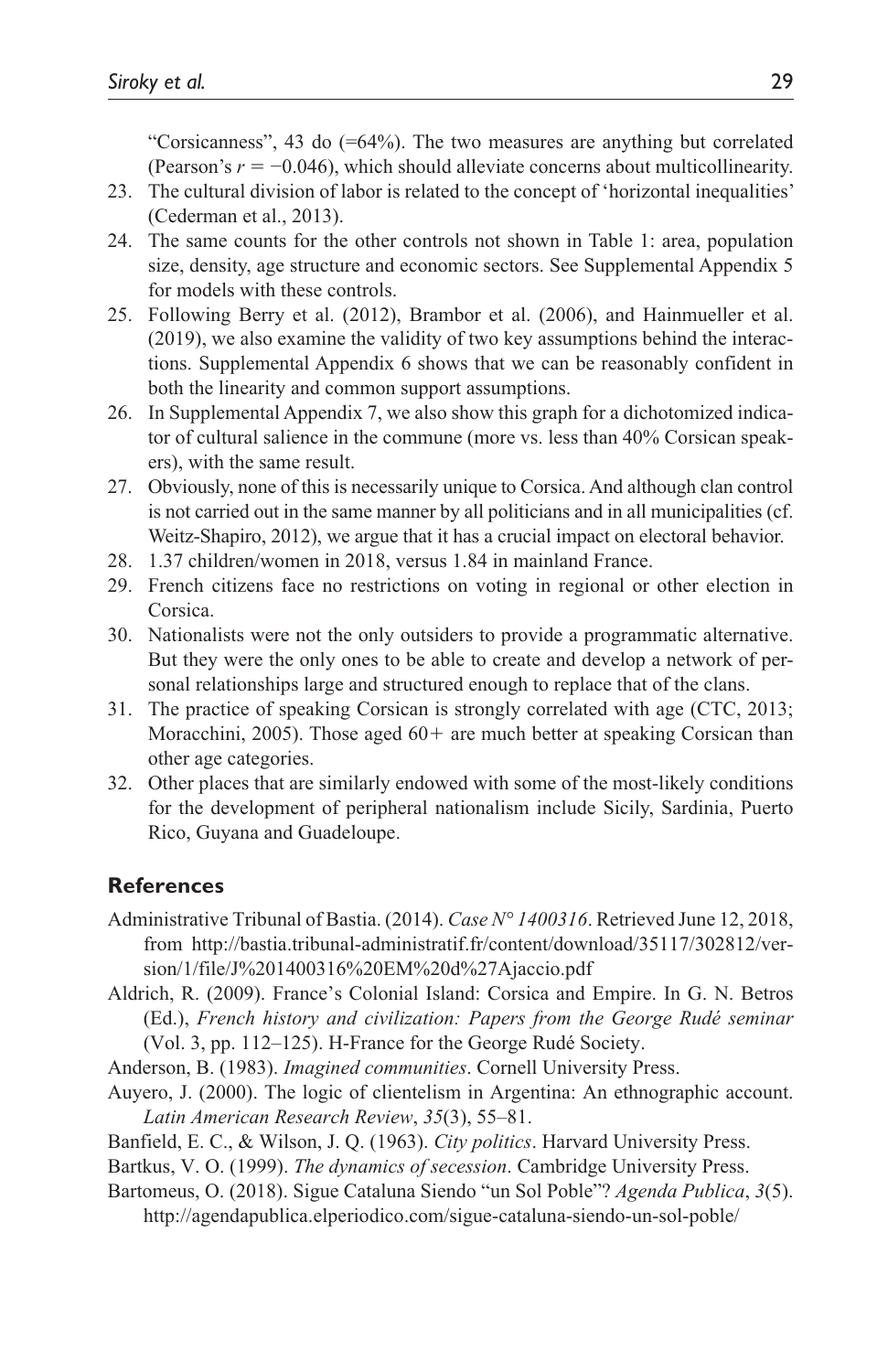- Berry, W. D., Golder, M., & Milton, D. (2012). Improving tests of theories positing interaction. *Journal of Politics*, *74*(3), 653–671.
- Bolton, P., & Roland, G. (1997). The breakup of nations: A political economy analysis. *Quarterly Journal of Economics*, *112*(4), 1057–1090.
- Bond, R. (2015). National identities and the 2014 independence referendum in Scotland. *Sociological Research Online*, *20*(4), 92–104. [http://www.socreson](http://www.socresonline.org.uk/20/4/11.html)[line.org.uk/20/4/11.html](http://www.socresonline.org.uk/20/4/11.html)
- Boone, C. (2003). *Political topographies of the African state: Rural authority and institutional choice*. Cambridge University Press.
- Boylan, B. M. (2015). In pursuit of independence: The political economy of Catalonia's secessionist movement. *Nations and Nationalism*, *21*(4), 761–785.
- Brambor, T., Clark, W. R., & Golder, M. (2006). Understanding interaction models: Improving empirical analyses. *Political Analysis*, *14*(1), 63–82.
- Brancati, D. (2006). Decentralization: fueling the fire or dampening the flames of ethnic conflict and secessionism? *International Organization*, *60*(3), 651–685.
- Briquet, J.-L. (1997). *La tradition en mouvement. Clientélisme et politique en Corse*. Belin.
- Bustikova, L. (2020). *Extreme reactions: Radical right mobilization in Eastern Europe*. Cambridge University Press.
- Bustikova, L., & Corduneanu-Huci, C. (2017). Patronage, trust and state capacity: The historical trajectories of clientelism. *World Politics*, *69*(2), 277–326.
- Calhoun, C. (1993). Nationalism and ethnicity. *Annual Review of Sociology*, *19*(1), 211–239.
- Cederman, L. E., Gleditsch, K. S., & Buhaug, H. (2013). *Inequality, grievances and civil war*. Cambridge University Press.
- Cederman, Lars-Erik, Simon Hug, Andreas Schaeadel & Julian Wucherpfennig. 2015. "Territorial Autonomy in the Shadow of Future Conflict: Too Little, Too Late?" *American Political Science Review 109*(2), 354–370.
- CEO—Centre d'Estudis d'Opinió. (2018). *Enquesta sobre context politic a Catalunya*. Retrieved May 31, 2018, from [http://upceo.ceo.gencat.cat/ceoa/App](http://upceo.ceo.gencat.cat/ceoa/AppJava/OperacionsExtern.do) [Java/OperacionsExtern.do](http://upceo.ceo.gencat.cat/ceoa/AppJava/OperacionsExtern.do)
- Chandra, K. (2012). *Constructivist theories of ethnic politics*. Oxford University Press.
- Chang, H. (2017). "I can't do it if you're watching" monitoring and reciprocity in clientelism. *The Social Science Journal*, *54*(2), 191–205.
- Connor, W. (1994). *Ethnonationalism: The quest for understanding*. Princeton University Press.
- Conversi, D. (2010). Homogeneity and conflict. *The Review of Politics*, *72*(2), 337–340.
- Cook, L. J. (2014). Eastern European post-communist variants of political clientelism and social policy. In D. A. Brun & L. Diamond (Eds.), *Clientelism, social policy and the quality of democracy* (pp. 204–229). John Hopkins University Press.
- Costa-Font, J., & Tremosa-Balcells, R. (2008). Support for state opting out and stateless national identity in the Basque Country. *Journal of Socio-Economics*, *37*(6), 2464–2477.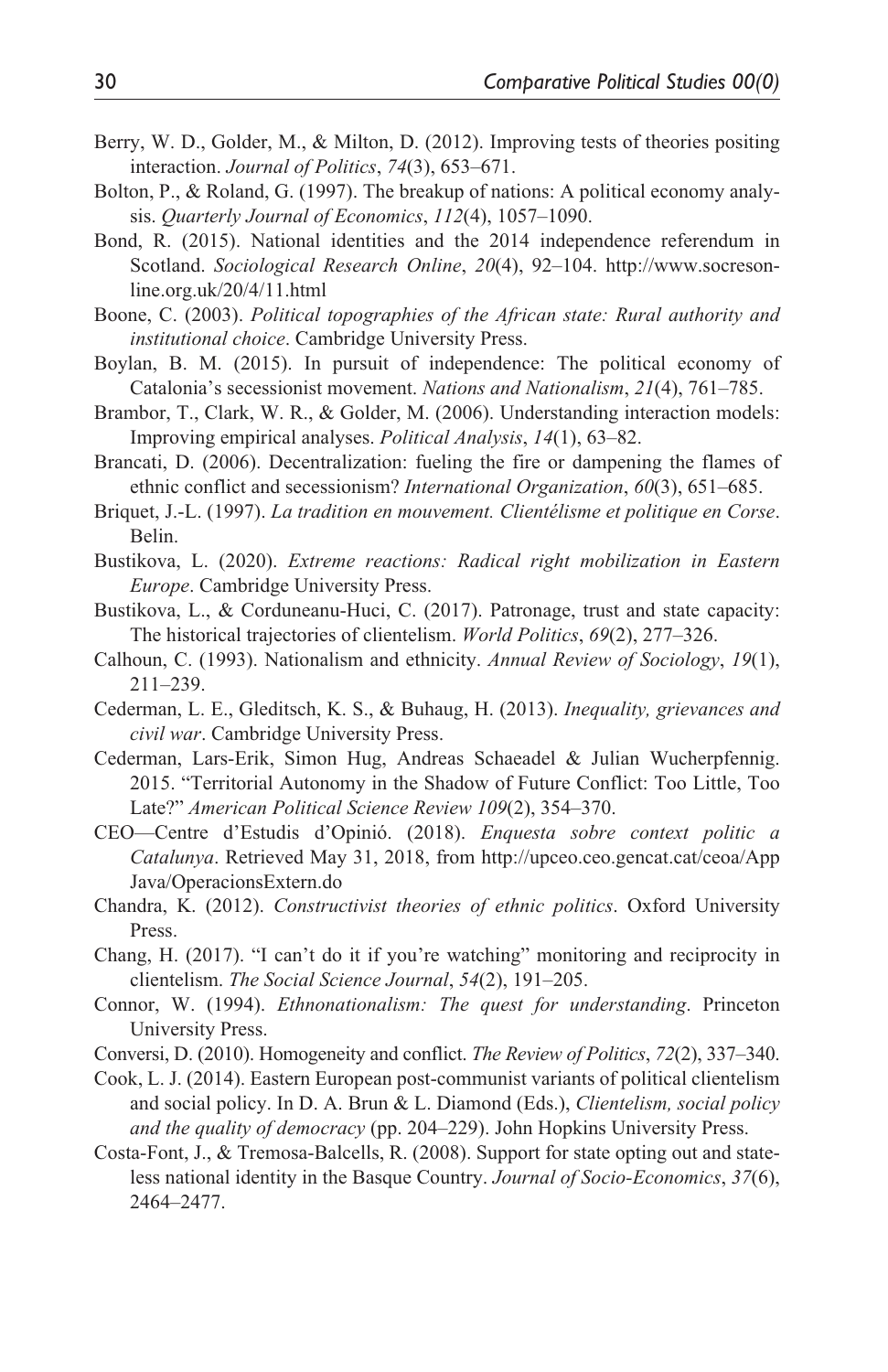- CTC—Collectivité Territoriale de Corse. (2013). *Inchiesta Sociolinguistica Nant'à a Lingua Corsa: Cumpetenze, Usi è Ripresentazione*. Retrieved May 31, 2018, from <https://www.corse.fr/attachment/409961/>
- Dalle Mulle, E. (2018). *The nationalism of the rich discourses and strategies of separatist parties in Catalonia, Flanders, Northern Italy and Scotland*. Routledge.
- Darbon, D. (1988). *L'Administration et le Paysan en Casamance: Essai d'Anthropologie Administrative*. Pedone.
- De la Calle, L. (2015). *Nationalist violence in post-war Europe*. Cambridge University Press.
- De la Calle, L., & Fazi, A. (2010). Making nationalists out of Frenchmen? Substate nationalism in Corsica. *Nationalism and Ethnic Politics*, *16*(3), 397–419.
- Diaz-Cayeros, A., Federico, E., & Magaloni, B. (2016). *The political logic of poverty relief: Electoral strategies and social policy in Mexico*. Cambridge University Press.
- Doyle, M. (1986). *Empires*. Ithaca :Cornell University Press.
- Edles, L. D. (1999). A culturalist approach to ethnic nationalist movements: Symbolization and Basque and Catalan nationalism in Spain. *Social Science History*, *23*(3), 311–355.
- Elias, A., & Tronconi, F. (2011). From protest to power: Autonomist parties in government. *Party Politics*, *17*(4), 505–524.
- Fazi, A. (2014). The multilevel politics of accommodation and the non-constitutional moment: Lessons from Corsica. In J. Lluch (Ed.), *Constitutionalism and the politics of accommodation in multinational democracies* (pp. 132–156). Palgrave Macmillan.
- Fazi, A. (2018). Les élections territoriales de 2017 en Corse: un triomphe et de lourdes incertitudes. *Pôle Sud*, *48*(1), 149–161.
- Fazi, A. (2020). How language becomes a political issue: Social change, collective movements and political competition in Corsica. *International Journal of the Sociology of Language*, *26*(1), 119–144.
- Fearon, J. (2003). Ethnic and cultural diversity by country. *Journal of Economic Growth*, *8*(2), 195–222.
- Fourquet, J. (2018). *La nouvelle question corse*. L'aube.
- Gellner, E. (1983). *Nations and nationalism*. Basil Blackwell.
- Germann, M. and N. Sambanis (2020). "Political Exclusion, Lost Autonomy, and Escalating Conflict over Self-Determination," Forthcoming in *International Organization*. Available at: [https://michagermann.github.io/publication/germanns](https://michagermann.github.io/publication/germannsambanis2020/GermannSambanis2020.pdf) [ambanis2020/GermannSambanis2020.pdf](https://michagermann.github.io/publication/germannsambanis2020/GermannSambanis2020.pdf)
- Gerring, J., Ziblatt, D., van Gorp, J., & Arevalo, J. (2011). An institutional theory of direct and indirect rule. *World Politics*, *63*(3), 377–433.
- González-Ocantos, E., de Jonge, C. K., & Nickerson, D. (2014). The conditionality of vote-buying norms: Experimental evidence from Latin America. *American Journal of Political Science*, *58*(1), 197–211.
- Graziano, L. (1976). A conceptual framework for the study of clientelistic behavior. *European Journal of Political Research*, *4*(2), 149–174.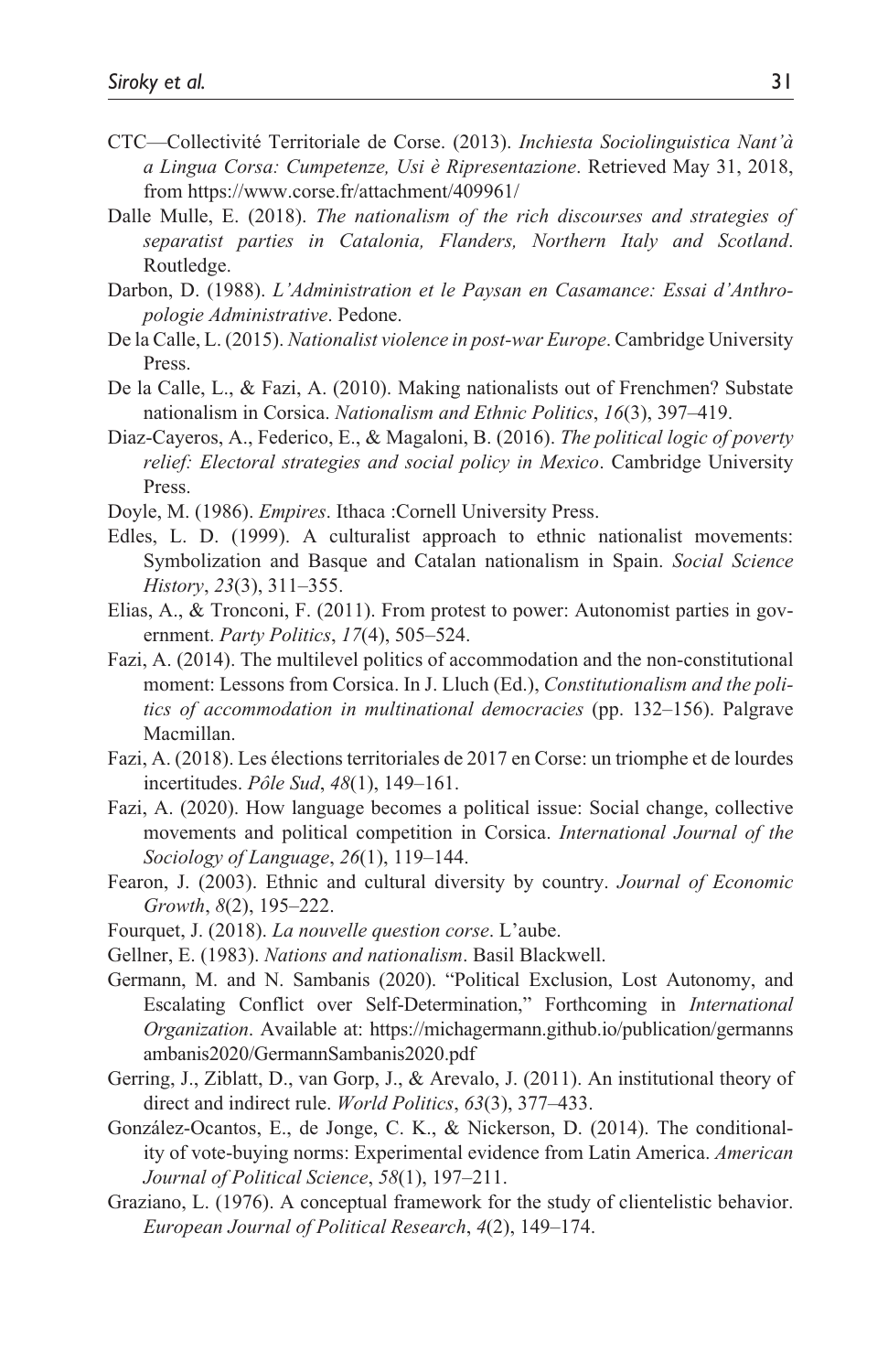- Greene, W. H. (2012). *Econometric analysis*. Pearson.
- Griffiths, R. (2017). *The age of secession*. Cambridge University Press.
- Hagendoorn, L., Poppe, E., & Minescu, A. (2008). Support for separatism in ethnic republics of the Russian Federation. *East-Asia Studies*, *60*(3), 353–373.
- Hainmueller, J., Mummolo, J., & Xu, Y. (2019). How much should we trust estimates from multiplicative interaction models? Simple tools to improve empirical practice. *Political Analysis*, *27*(2), 163–192.
- Hale, H. (2008). *Foundations of ethnic politics*. Cambridge University Press.
- Hechter, M. (1978). Group formation and the cultural division of labor. *American Journal of Sociology*, *84*(2), 293–318.
- Hechter, M. (1987). *Principles of group solidarity*. University of California Press.
- Hechter, M. ([1975]1998). *Internal colonialism*. Transaction Publishers.
- Hechter, M. (2000). *Containing nationalism*. Oxford University Press.
- Hechter, M. (2013). *Alien rule*. Cambridge University Press.
- Heinemann-Grüder, A. (2013). What constitutes the political power of Russia's regions? *L'Europe en Formation*, *369*(3), 103–113.
- Héran, F., Filhon, A., & Deprez, C. (2002). La dynamique des langues en France au fil du XXe siècle. *Population & Sociétés, bulletin mensuel d'information de l'Institut national d'études démographiques*, *376*, 1–14.
- Hicken, A. (2011). Clientelism. *Annual Review of Political Science*, *14*(1), 289–310.
- Horowitz, D. L. (1985). *Ethnic groups in conflict*. University of California Press.
- Hoti, S., McAleer, M., & Shareef, R. (2005). Modelling country risk and uncertainty in small island tourism economies. *Tourism Economics*, *11*(2), 159–183.
- INSEE—Institut national de la statistique et des études économiques. (2015). Retrieved May 31, 2018, from <https://www.insee.fr/>
- Iyer, L. (2010). Direct versus indirect rule in India: Long term consequences. *Review of Economics and Statistics*, *92*(4), 693–713.
- Jaffe, A. (1999). *Ideologies in action: language politics on Corsica*. Mouton de Gruyter.
- Jensen, M., & Meckling, W. (1976). Theory of the firm. *Journal of Financial Economics*, *3*(4), 305–360.
- Jolly, S. K. (2015). *The European union and the rise of regionalist parties*. University of Michigan Press.
- Keating, M. (2013). *Rescaling the European state: The making of territory and the rise of the meso*. Oxford University Press.
- Kitschelt, H., & Kselman, D. M. (2013). Economic development, democratic experience, and political parties' linkage strategies. *Comparative Political Studies*, *46*(11), 1453–1484.
- Kocher, M., & Monteiro, N. (2016). Lines of demarcation: Causation, design-based inference, and historical research. *Perspectives on Politics*, *14*(4), 952–975.
- Laitin, D. D. (1994). The tower of Babel as a coordination game: Political linguistics in Ghana. *American Political Science Review*, *88*(3), 622–634.
- Laitin, D. D. (1998). *Identity in formation: The Russian–speaking population in the near abroad*. Cornell University Press.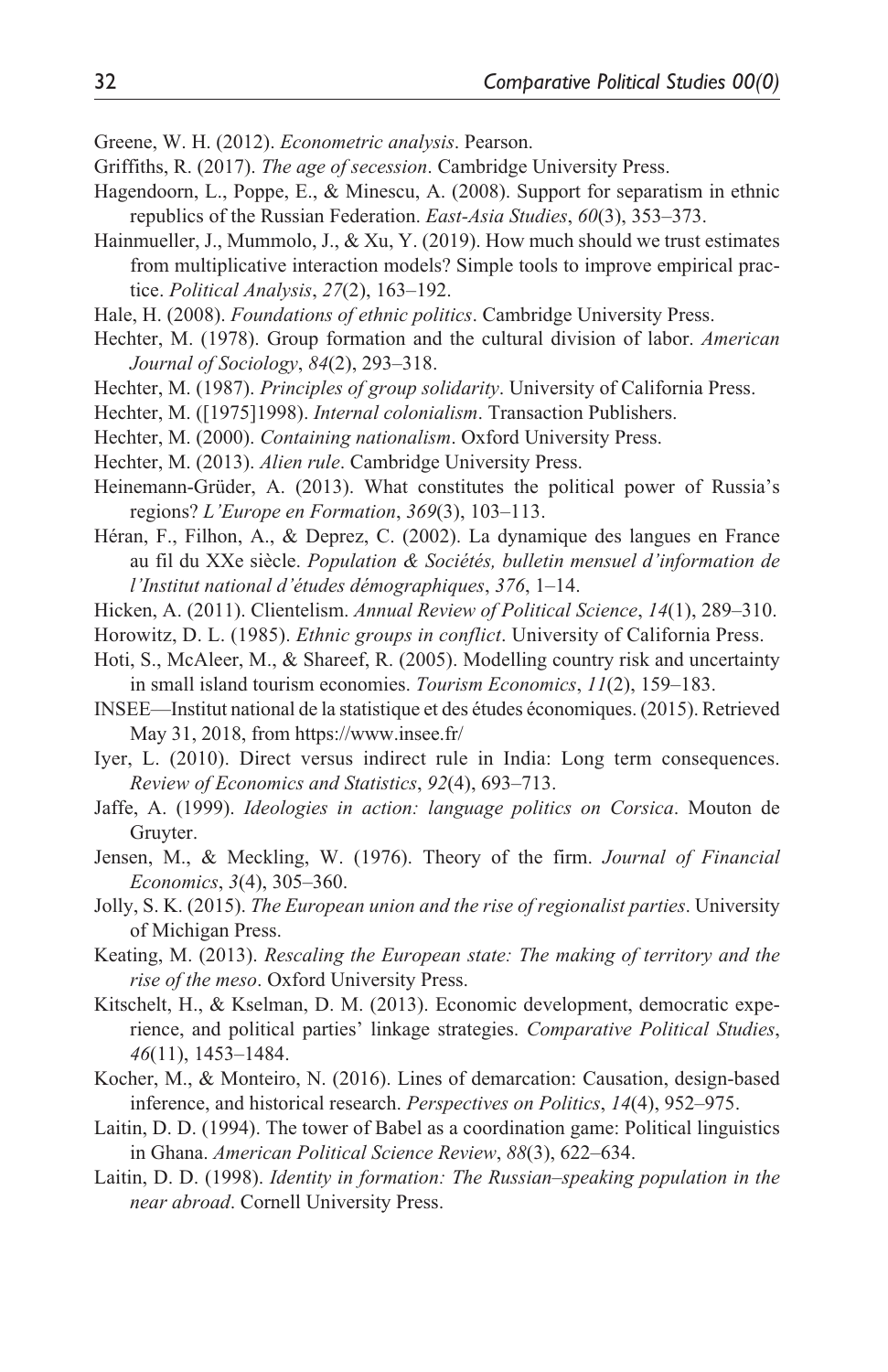- Lawrence A. K. (2013). *Imperial rule and the politics of nationalism*. *Anti-Colonial protest in the French Empire*. Cambridge University Press.
- Lecours, A. (2012). Sub-state nationalism in the western world: Explaining continued appeal. *Ethnopolitics*, *11*(3), 268–286.
- Lenclud, G. (1988). Des idées et des hommes: Patronage électoral et culture politique en Corse. *Revue française de science politique*, *38*(5), 770–782.
- Lepič, M. (2017). Limits to territorial nationalization in election support for an independence-aimed regional nationalism in Catalonia. *Political Geography*, *60*, 190–202.
- Le Breton, M., & Weber, S. (2003). The art of making everybody happy: How to prevent a secession. *IMF Staff Papers*, *50*(3), 403–435.
- Lloyd, R. S., & Borges, M. (2018). *Do reductions in poverty lead to decreases in clientelist voting? Rethinking the association of poverty with clientelism*. Paper presented at the APSA Annual Meeting, Boston. [https://www.marianaborges](https://www.marianaborges.info/uploads/7/5/6/5/75650241/borges___llyod_apsa.pdf) [.info/uploads/7/5/6/5/75650241/borges\\_\\_\\_llyod\\_apsa.pdf](https://www.marianaborges.info/uploads/7/5/6/5/75650241/borges___llyod_apsa.pdf)
- Lublin, D. (2012). Dispersing authority of deepening divisions? Decentralization and ethnoregional party success. *The Journal of Politics*, *74*(4), 1079–1093.
- Mamdani, M. (1996) *Citizen and subject: Contemporary Africa and the legacy of Late Colonialism*. Princeton University Press.
- Mares, I., & Young, L. E. (2018). The core voter's curse: Clientelistic threats and promises in Hungarian elections. *Comparative Political Studies*, *51*(11), 1441–1471.
- Marquardt, K. L. (2018). Identity, social mobility, and ethnic mobilization: Language and the disintegration of the Soviet Union. *Comparative Political Studies*, *51*(7), 831–867.
- Massetti, E., & Schakel, A. H. (2017). Decentralisation reforms and regionalist parties' strength: Accommodation, empowerment or both? *Political Studies*, *65*(2), 432–451.
- Mazzoleni, O., & Mueller, S. (Eds.). (2016). *Regionalist parties in Western Europe*. Ashgate.
- Milroy, L. (1987). *Language and social networks*. Wiley Blackwell.
- Moracchini, G. (2005). Aspects de la situation sociolinguistique de la Corse. *Langage et société*, *112*(2), 9–32.
- Mueller, S. (2019). Catalonia: The perils of majoritarianism. *Journal of Democracy*, *30*(2), 142–156.
- Muñoz, J., & Tormos, R. (2015). Economic expectations and support for secession in Catalonia: Between causality and rationalization. *European Political Science Review*, *7*(2), 315–341.
- Naseemullah, A., & Staniland, P. (2016). Indirect rule and varieties of governance. *Governance*, *29*(1), 13–30.
- Omessa, H. (1931, September 19). Mœurs électorales. *Le Figaro*.
- Onuch, O. & Hale, H. E. (2018). Capturing ethnicity: the case of Ukraine. *Post-Soviet Affairs*, *34*(2–3), 84–106.
- Pattie, C., Denver, D., Mitchell, J., & Bochel, H. (1999). Partisanship, national identity and constitutional preferences: An exploration of voting in the Scottish devolution referendum of 1997. *Electoral Studies*, *18*(3), 305–322.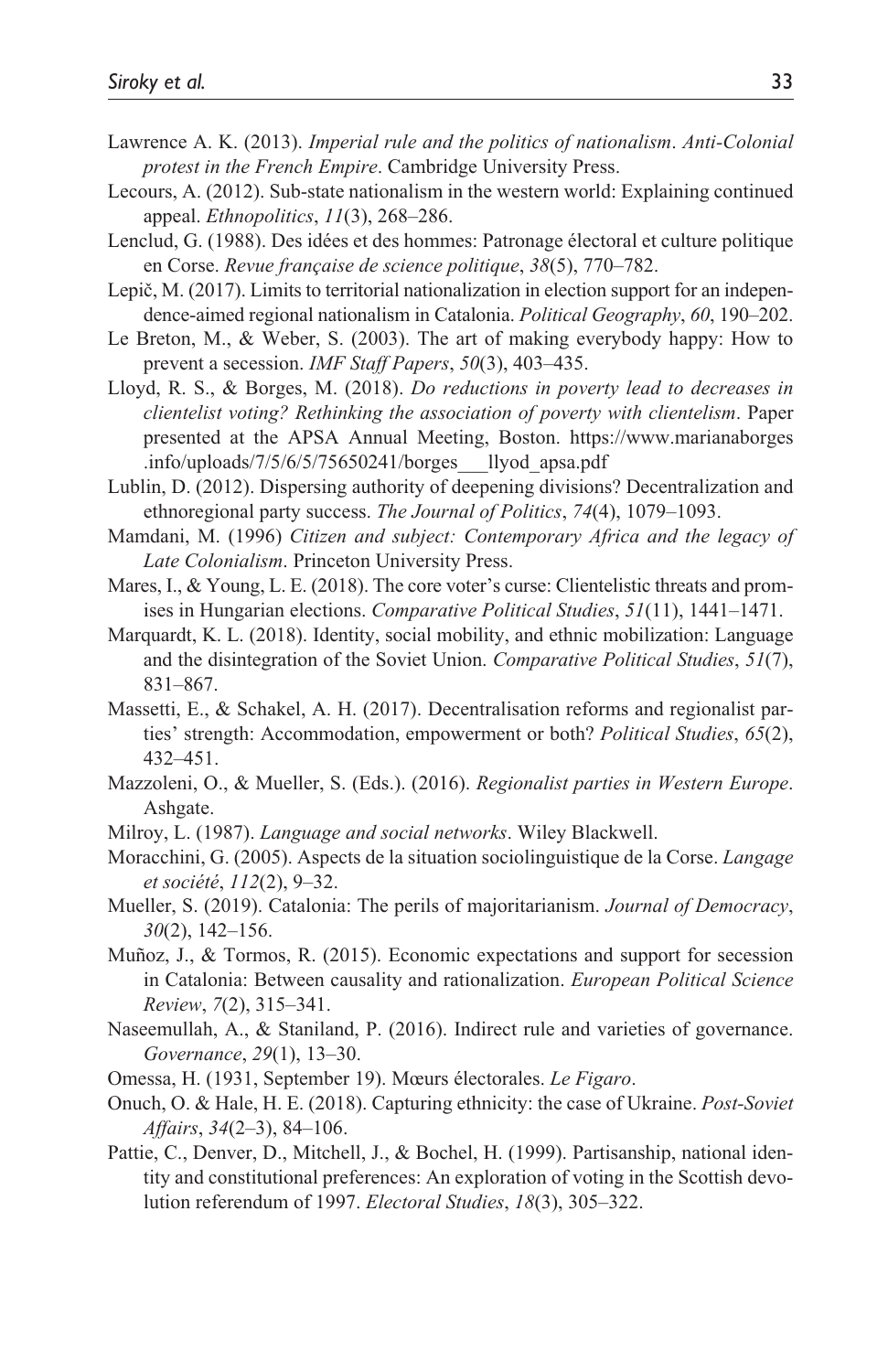- Pomponi, F. (1976). Pouvoir et abus de pouvoir des maires corses au XIXe siècle. *Études rurales*, *63*(1), 153–169.
- Quinault-Maupoil, T. (2015, December 18). Les discours en corse des nationalistes hérissent les politiques du continent. *Le Figaro*.
- Ravis-Giordani, G. (1976). L'alta pulitica et la bassa pulitica: valeurs et comportements politiques dans les communautés villageoises corses XIXe-XXe siècles. *Études rurales*, 63–64, 171–189.
- Roeder, P. (2018). *National secession: Persuasion and violence in independence Campaigns*. Cornell University Press.
- Sambanis, N., & Milanovic, B. (2014). Explaining regional autonomy differences in decentralized states. *Comparative Political Studies*, *47*(13), 1830–1855.
- Searcey, D. (2018, June 28). As Cameroon English speakers fight to break away, violence mounts. *The New York Times*.
- Siroky, D. S., & Cuffe, J. (2015). Lost autonomy, nationalism and separatism. *Comparative Political Studies*, *48*(1), 3–34.
- Siroky, D. S., Dzutsev, V., & Hechter, M. (2013). The differential demand for indirect rule: Evidence from the North Caucasus. *Post-Soviet Affairs*, *29*(3), 268– 286.
- Siroky, D. S., Mueller, S., & Hechter, M. (2017). Cultural legacies and political preferences: The failure of separatism in the Swiss Jura. *European Political Science Review*, *9*(2), 303–327.
- Smith, A. D. (2000). *The nation in history: Historiographical debates about ethnicity and nationalism*. University Press of New England and Polity Press.
- Sorens, J. (2012). *Secessionism: Identity, interest, and strategy*. McGill-Queen's University Press.
- Souleimanov, E. A., Abbasov, N., & Siroky, D. S. (2018). Frankenstein in Grozny: Vertical and horizontal cracks in the foundation of Kadyrov's rule, *Europe Asia Journal*, *17*(1), 87–103.
- Stokes, S. C., Dunning, T., Nazareno, M., & Brusco, V. (2013). *Brokers, voters and clientelism: The puzzle of distributive politics*. Cambridge University Press.
- Suso, R. (2010). *Territorial autonomy and self-determination conflicts: Opportunity and willingness cases from Bolivia, Niger, and Thailand* (Working Paper No. 2010/1). International Catalan Institute for Peace. Retrieved June 17, 2018, from [http://icip.gencat.cat/en/que-fem/publicacions/working\\_papers/](http://icip.gencat.cat/en/que-fem/publicacions/working_papers/)
- Tabellini, G. (2008). The scope of cooperation: Values and incentives. *The Quarterly Journal of Economics*, *123*(3), 905–950.
- Veenendaal, W. (2019). How smallness fosters clientelism: A case study of Malta. *Political Studies*, *67*(4), 1034–1052.
- Vogt, M. A. (2018). Ethnic stratification and the equilibrium of inequality: Ethnic conflict in postcolonial states. *International Organization*, *72*(1), 105–137.
- Weitz-Shapiro, R. (2012). What wins votes: Why some politicians opt out of clientelism. *American Journal of Political Science*, *56*(3), 568–583.
- Znaniecki, F. (1919). *Cultural reality*. University of Chicago Press.